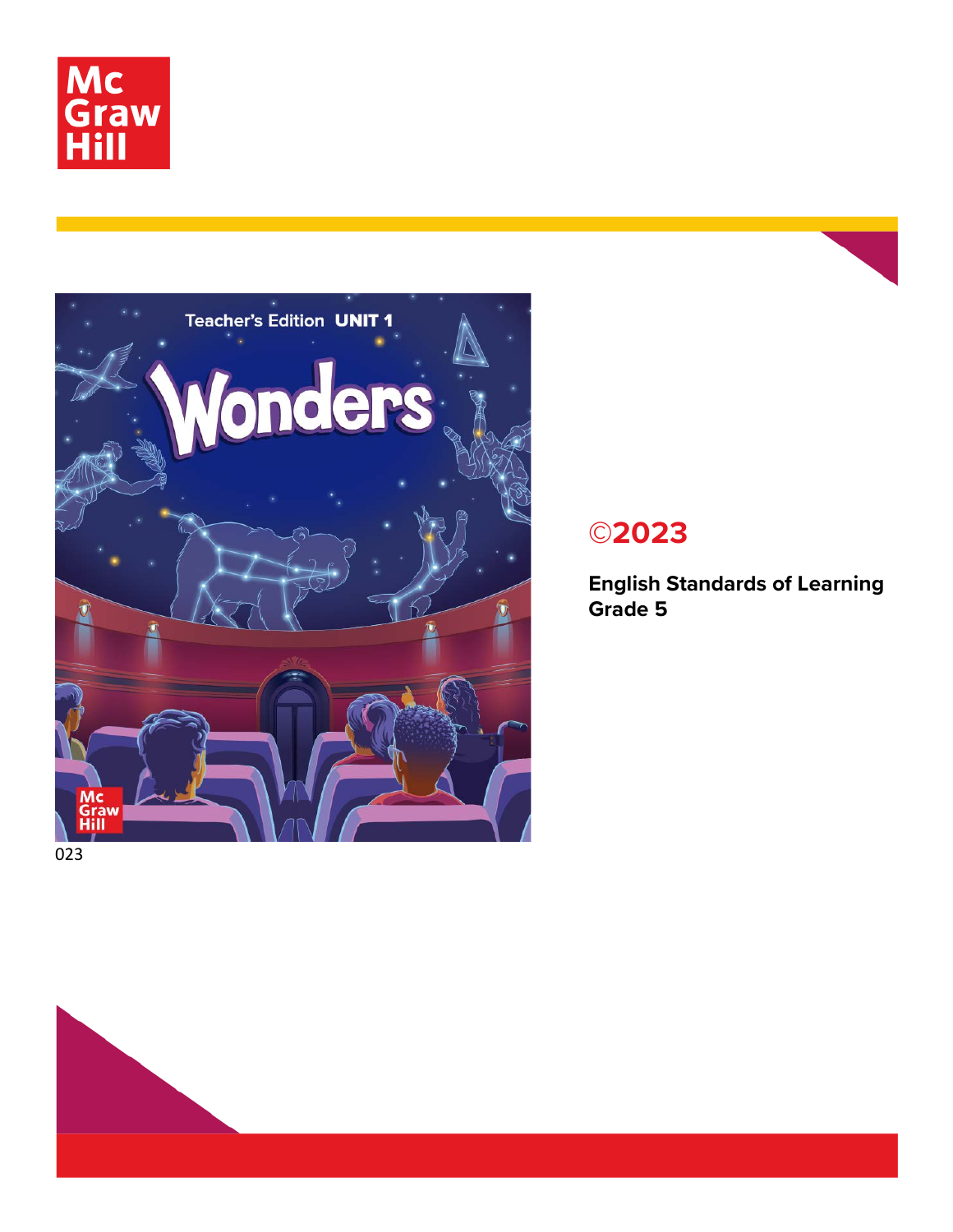#### **STANDARDS PAGE REFERENCES**

**In fifth grade, there is an emphasis on reading comprehension by comparing fiction and nonfiction texts. In fiction texts, students will explain plot development and conflict resolution and differentiate between first and third person points of view. Fifth grade students will have an increased emphasis on nonfiction reading by identifying authors' organizational patterns, and using the text to support opinions and conclusions. The student will continue to expand vocabulary using knowledge of roots, affixes, synonyms, antonyms, and homophones. Students will use the writing process to write in a variety of forms including narrative, descriptive, expository, and persuasive. Students will demonstrate the ability to collaborate with diverse teams working respectfully with others, using active listening skills, and showing value for individual contributions. Students will deliver multimodal presentations and compare/contrast a variety of techniques used in media messages. The student will demonstrate comprehension of the research process by evaluating the relevance, reliability, and credibility of information collected to create a research product. The student will define the meaning and consequences of plagiarism.**

**Communication and Multimodal Literacies**

### **5.1 The student will use effective oral communication skills in a variety of settings.**

| a) Listen actively and speak using appropriate<br>discussion rules with awareness of verbal and<br>nonverbal cues. | <b>Teacher Edition:</b><br>Unit 1: S5, 4, 86, 166 Unit 2: 4, 86, 166, 306, 309<br>Unit 3: 4, 80, 160, 300, 304 Unit 4: 4, 86, 162,<br>302, 306 Unit 5: 4, 84, 164, 302, 306 Unit 6: 4, 84,<br>166, 307                                         |
|--------------------------------------------------------------------------------------------------------------------|------------------------------------------------------------------------------------------------------------------------------------------------------------------------------------------------------------------------------------------------|
| Participate in and contribute to discussions<br>b)<br>across content areas.                                        | <b>Teacher Edition:</b><br>Unit 1: S5, 4, 86, 166, 168, 309, 313 Unit 2: 4, 86,<br>166, 168, 306, 309, 313 Unit 3: 4, 80, 160, 162,<br>300, 304 Unit 4: 4, 86, 162, 164, 302, 306 Unit 5:<br>4, 84, 164, 166, 302, 306 Unit 6: 4, 84, 166      |
| Summarize information gathered in group<br>C)<br>activities.                                                       | <b>Teacher Edition:</b><br>Unit 1: S5, 4, 86, 166, 168, 309, 313 Unit 2: 4, 86,<br>166, 168, 306, 309, 313 Unit 3: 4, 80, 160, 162,<br>300, 304 Unit 4: 4, 86, 162, 164, 302, 306 Unit 5:<br>4, 84, 164, 166, 302, 306 Unit 6: 4, 84, 166      |
| d) Orally express ideas clearly in pairs, diverse<br>groups, and whole class settings.                             | <b>Teacher Edition:</b><br>Unit 1: S5, 4, 86, 166, 168, 309, 313 Unit 2: 4, 86,<br>166, 168, 306, 309, 313 Unit 3: 4, 80, 160, 162,<br>300, 304, 306 Unit 4: 4, 86, 162, 164, 302, 306<br>Unit 5: 4, 84, 164, 166, 302, 306 Unit 6: 4, 84, 166 |
| e) Use evidence to support opinions and<br>conclusions.                                                            | <b>Teacher Edition:</b><br>Unit 1: S5, 188, 189 Unit 2: 310, 312, 313 Unit 3:<br>201, 211, 213, 306 Unit 4: 291 Unit 5: 205, 215,<br>221, 273 Unit 6: 308, 309, 310                                                                            |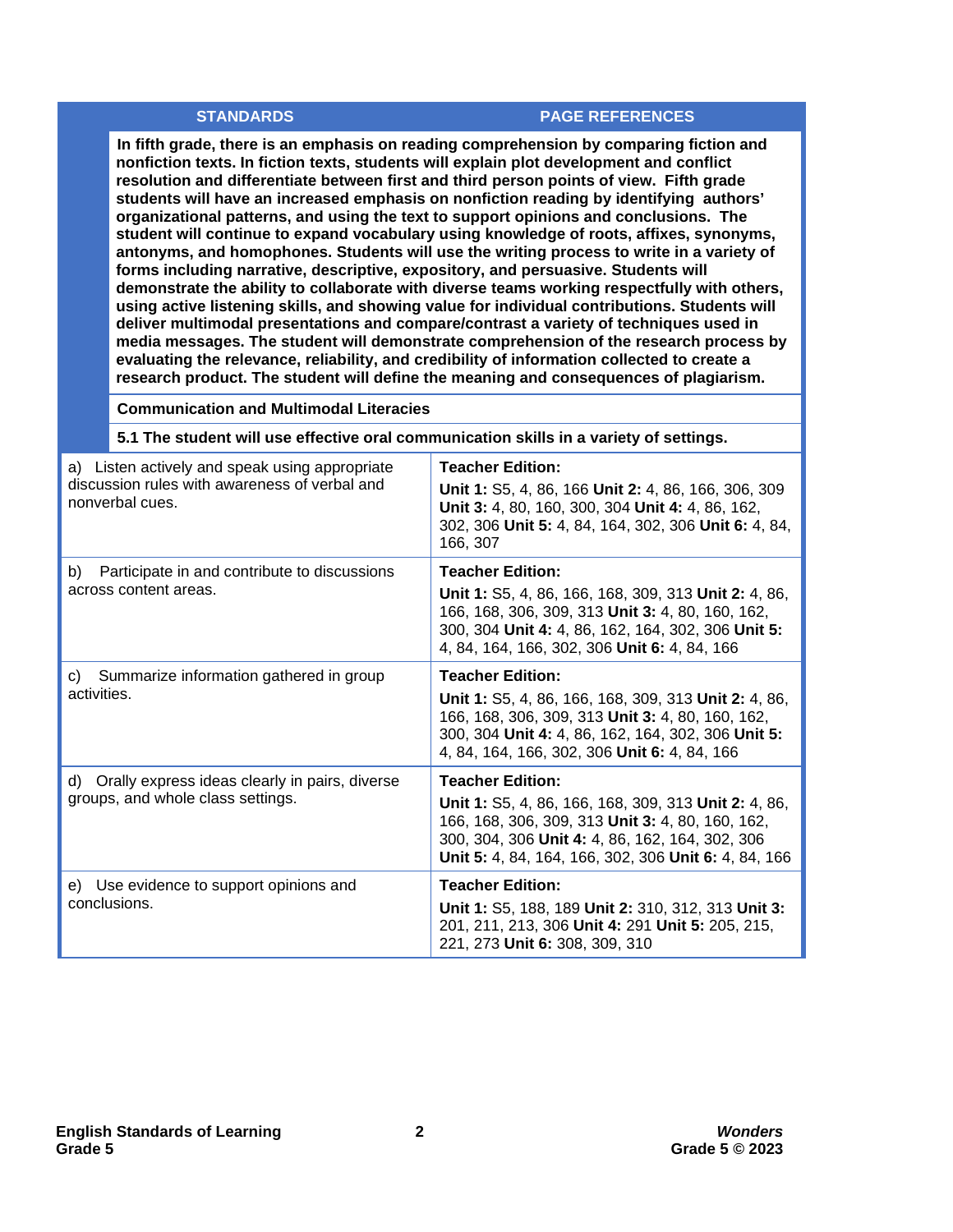| <b>STANDARDS</b>                                                                                                                                                       | <b>PAGE REFERENCES</b>                                                                                                                                                                                                                                                    |
|------------------------------------------------------------------------------------------------------------------------------------------------------------------------|---------------------------------------------------------------------------------------------------------------------------------------------------------------------------------------------------------------------------------------------------------------------------|
| Summarize the main points a speaker makes,<br>f)<br>and connect comments to the remarks of others.                                                                     | <b>Teacher Edition:</b><br>Unit 1: S5, 313 Unit 2: 309, 313 Unit 3: 303, 307<br>Unit 4: 305, 309 Unit 5: 305, 309 Unit 6: 307, 311                                                                                                                                        |
| Demonstrate the ability to collaborate with<br>g)<br>diverse teams, while sharing responsibility for the<br>work.                                                      | <b>Teacher Edition:</b><br>Unit 1: S5, 4, 86, 166, 168, 309, 313 Unit 2: 4, 86,<br>166, 168, 306, 309, 313 Unit 3: 4, 80, 160, 162,<br>300, 304 Unit 4: 4, 86, 162, 164, 302, 306 Unit 5:<br>4, 84, 164, 166, 302, 306 Unit 6: 4, 84, 166                                 |
| h) Work respectfully with others and show value<br>for individual contributions.                                                                                       | <b>Teacher Edition:</b><br>Unit 1: S5, 4, 86, 166 Unit 2: 4, 86, 166, 306, 309<br>Unit 3: 4, 80, 160, 300, 304 Unit 4: 4, 86, 162,<br>302, 306 Unit 5: 4, 84, 164, 302, 306 Unit 6: 4, 84,<br>166                                                                         |
|                                                                                                                                                                        | 5.2 The student will create multimodal presentations that effectively communicate ideas.                                                                                                                                                                                  |
| a) Effectively use verbal and nonverbal<br>communication skills to plan and deliver<br>collaborative and individual, formal and informal<br>interactive presentations. | <b>Teacher Edition:</b><br>Unit 1: 296, 297, 308, 309, 310, 311, 312, 313 Unit<br>2: 296, 297, 309, 311, 313 Unit 3: 290, 291, 302,<br>304, 305, 306 Unit 4: 292, 293, 304, 307, 308, 309<br>Unit 5: 292, 293, 304, 306, 307, 308 Unit 6: 294,<br>295, 306, 308, 309, 310 |
| Maintain eye contact with listeners.<br>b)                                                                                                                             | <b>Teacher Edition:</b><br>Unit 1: 308, 310, 311 Unit 2: 308, 310, 311 Unit 3:<br>302, 305, 306 Unit 4: 304, 306, 308 Unit 5: 304,<br>306, 308 Unit 6: 306, 308, 310                                                                                                      |
| c) Organize content sequentially around major<br>ideas.                                                                                                                | <b>Teacher Edition:</b><br>Unit 1: 310 Unit 2: 310 Unit 3: 306 Unit 4: 306<br>Unit 5: 306 Unit 6: 310                                                                                                                                                                     |
| d) Use language and style appropriate to the<br>audience, topic, and purpose.                                                                                          | <b>Teacher Edition:</b><br>Unit 1: 296, 297, 308, 309, 310, 311, 312, 313 Unit<br>2: 296, 297, 309, 311, 313 Unit 3: 290, 291, 302,<br>304, 305, 306 Unit 4: 292, 293, 304, 307, 308, 309<br>Unit 5: 292, 293, 304, 306, 307, 308 Unit 6: 294,<br>295, 306, 308, 309, 310 |
| e) Ask and answer questions to gather or clarify<br>information presented orally.                                                                                      | <b>Teacher Edition:</b><br>Unit 1: 309, 313 Unit 2: 137, 309, 313 Unit 3: 131,<br>303, 307 Unit 4: 69, 133, 309 Unit 5: 4, 135, 309<br>Unit 6: 84, 307, 311                                                                                                               |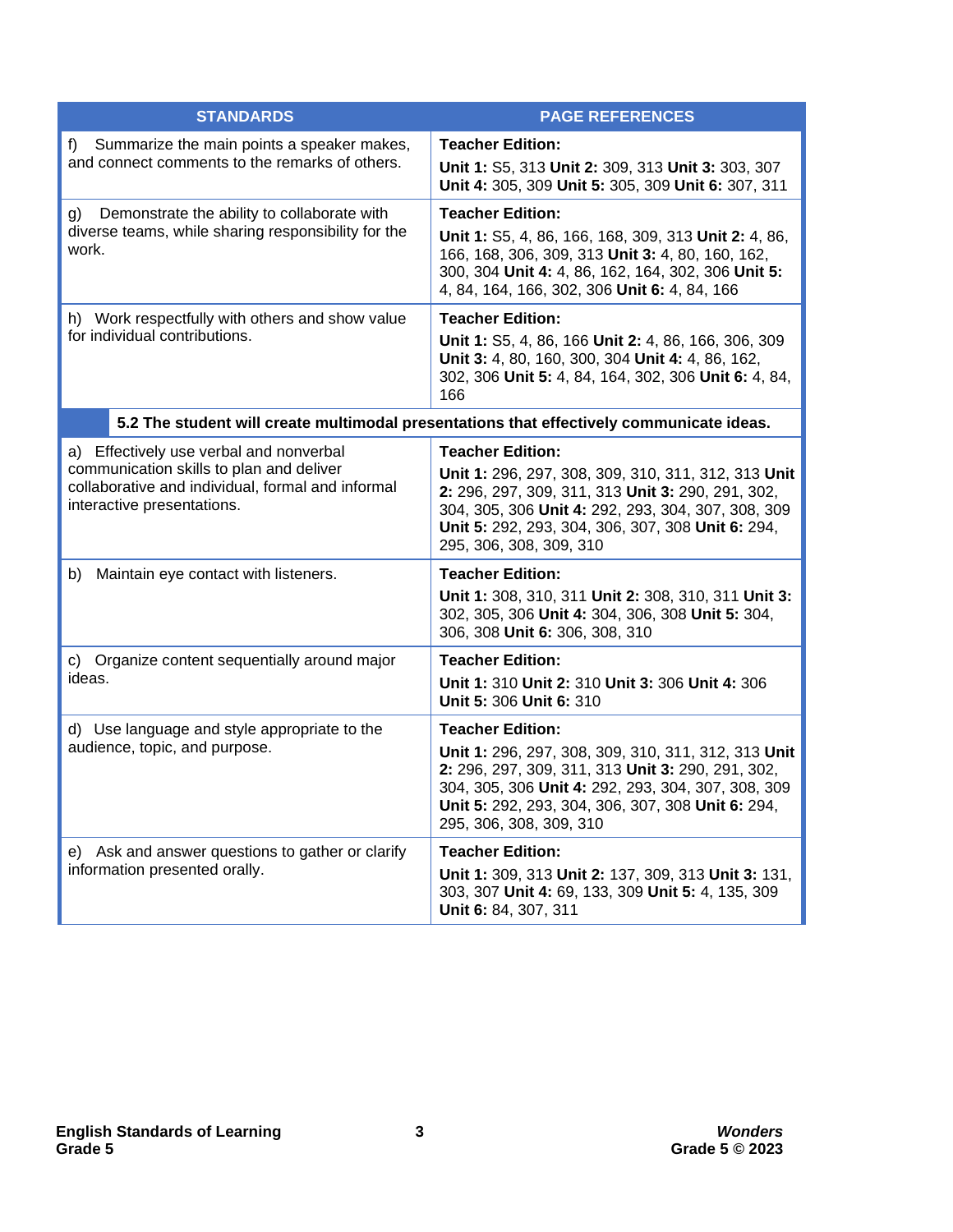| <b>STANDARDS</b>                                        | <b>PAGE REFERENCES</b>                                                                                                                                                                                                                                                                                                                            |  |  |
|---------------------------------------------------------|---------------------------------------------------------------------------------------------------------------------------------------------------------------------------------------------------------------------------------------------------------------------------------------------------------------------------------------------------|--|--|
|                                                         | 5.3 The student will learn how media messages are constructed and for what purposes.                                                                                                                                                                                                                                                              |  |  |
| a) Identify the purpose and audience of auditory,       | <b>Teacher Edition:</b>                                                                                                                                                                                                                                                                                                                           |  |  |
| visual, and written media messages.                     | Unit 1: 190-193, 196-197, 294-295 Unit 2: 294-295                                                                                                                                                                                                                                                                                                 |  |  |
|                                                         | Unit 3: 164-167, 184-187, 190-191, 288-289 Unit<br>4: 290-291 Unit 5: 168-171, 188-191, 194-195,<br>290-291 Unit 6: 292-293                                                                                                                                                                                                                       |  |  |
|                                                         | <b>Reading/Writing Companion:</b>                                                                                                                                                                                                                                                                                                                 |  |  |
|                                                         | <b>Unit 3: 65</b>                                                                                                                                                                                                                                                                                                                                 |  |  |
|                                                         | <b>Literature Anthology:</b>                                                                                                                                                                                                                                                                                                                      |  |  |
|                                                         | Unit 1: 52-55, 56-57 Unit 3: 218-221, 222-223 Unit<br>5: 64-67, 386-389, 390-391:                                                                                                                                                                                                                                                                 |  |  |
| Identify the characteristics and effectiveness of<br>b) | <b>Teacher Edition:</b>                                                                                                                                                                                                                                                                                                                           |  |  |
| a variety of media messages.                            | Unit 1: 190-193, 196-197, 294-295 Unit 2: 294-295                                                                                                                                                                                                                                                                                                 |  |  |
|                                                         | Unit 3: 164-167, 184-187, 190-191, 288-289 Unit<br>4: 290-291 Unit 5: 168-171, 188-191, 194-195,<br>290-291 Unit 6: 292-293                                                                                                                                                                                                                       |  |  |
|                                                         | <b>Reading/Writing Companion:</b>                                                                                                                                                                                                                                                                                                                 |  |  |
|                                                         | <b>Unit 3:65</b>                                                                                                                                                                                                                                                                                                                                  |  |  |
|                                                         | <b>Literature Anthology:</b>                                                                                                                                                                                                                                                                                                                      |  |  |
|                                                         | Unit 1: 52-55, 56-57 Unit 3: 218-221, 222-223 Unit<br>5: 64-67, 386-389, 390-391:                                                                                                                                                                                                                                                                 |  |  |
| Compare and contrast techniques used in a<br>C)         | <b>Teacher Edition:</b>                                                                                                                                                                                                                                                                                                                           |  |  |
| variety of media messages.                              | Unit 1: 190-193, 196-197, 294-295 Unit 2: 294-295                                                                                                                                                                                                                                                                                                 |  |  |
|                                                         | Unit 3: 164-167, 184-187, 190-191, 288-289 Unit<br>4: 290-291 Unit 5: 168-171, 188-191, 194-195,<br>290-291 Unit 6: 292-293                                                                                                                                                                                                                       |  |  |
|                                                         | <b>Reading/Writing Companion:</b>                                                                                                                                                                                                                                                                                                                 |  |  |
|                                                         | <b>Unit 3:65</b>                                                                                                                                                                                                                                                                                                                                  |  |  |
|                                                         | <b>Literature Anthology:</b>                                                                                                                                                                                                                                                                                                                      |  |  |
|                                                         | Unit 1: 52-55, 56-57 Unit 3: 218-221, 222-223 Unit<br>5: 64-67, 386-389, 390-391:                                                                                                                                                                                                                                                                 |  |  |
| Reading                                                 |                                                                                                                                                                                                                                                                                                                                                   |  |  |
| 5.4 The student will expand vocabulary when reading.    |                                                                                                                                                                                                                                                                                                                                                   |  |  |
| a) Use context to clarify meaning of unfamiliar         | <b>Teacher Edition:</b>                                                                                                                                                                                                                                                                                                                           |  |  |
| words and phrases.                                      | Unit 1: 12, 30, 36, 48, 59, 61, 67, 71, 91, 92, 94,<br>95, 117, 119, 153, 154, 156 Unit 2: 10, 11, 12, 13,<br>36, 59, 63, 67, 73, 80, 92, 114 Unit 3: 10, 11, 12,<br>38, 53, 61, 66, 72, 87, 165, 166, 168, 185, 200,<br>205, 210, 212, 218 Unit 4: 92, 94, 113, 135, 143,<br>150, 156 Unit 5: 38, 200 Unit 6: 90, 91, 110, 115,<br>139, 152, 160 |  |  |
|                                                         | <b>Reading/Writing Companion:</b>                                                                                                                                                                                                                                                                                                                 |  |  |
|                                                         | Unit 2: 129, 130, 131 Unit 3: 14 Unit 4: 156, 157<br>Unit 6: 148, 149                                                                                                                                                                                                                                                                             |  |  |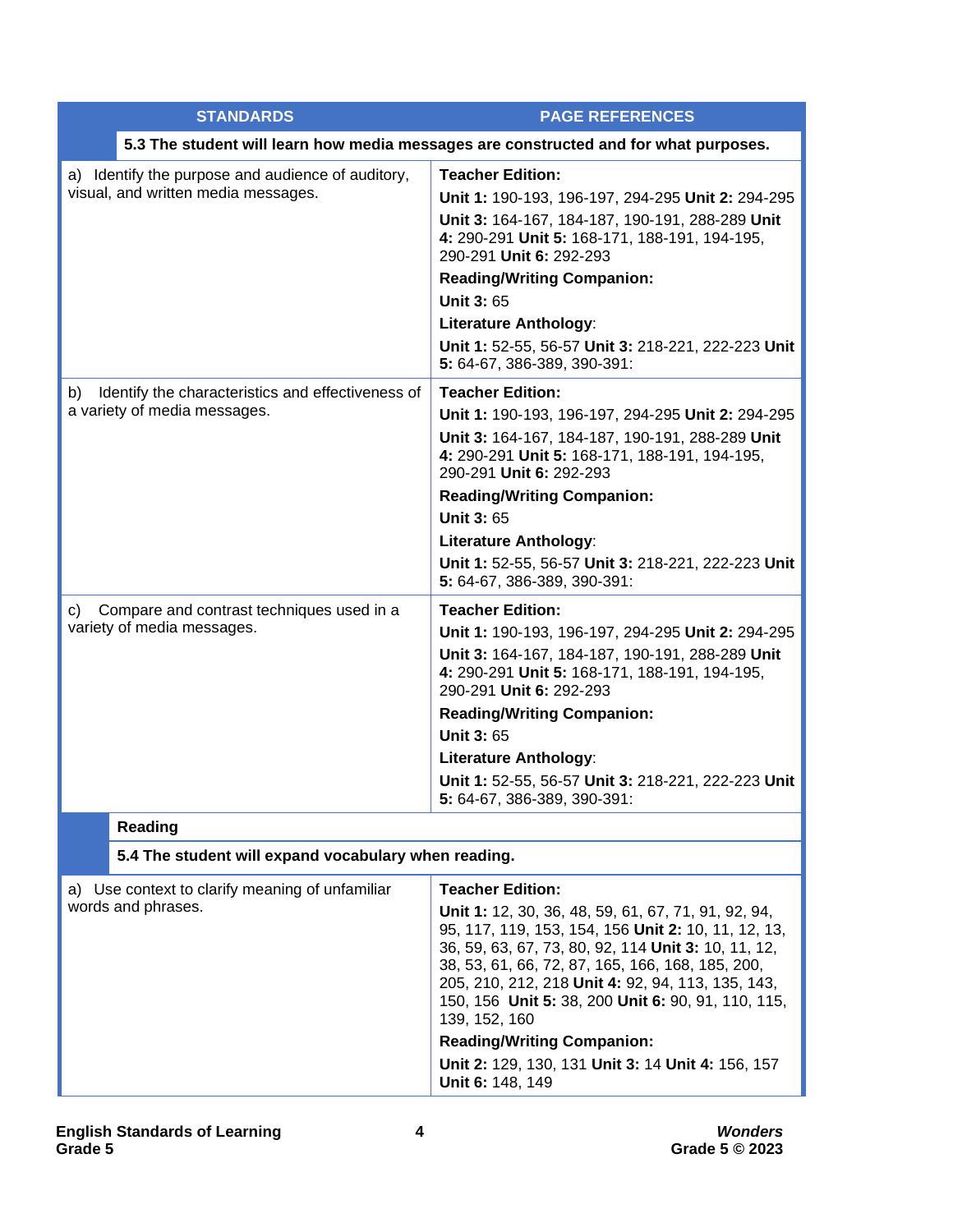| <b>STANDARDS</b>                                                                                                      | <b>PAGE REFERENCES</b>                                                                                                                                                                                                                                                                                                                                                                                                                                                                                                                                                                                                                                                    |
|-----------------------------------------------------------------------------------------------------------------------|---------------------------------------------------------------------------------------------------------------------------------------------------------------------------------------------------------------------------------------------------------------------------------------------------------------------------------------------------------------------------------------------------------------------------------------------------------------------------------------------------------------------------------------------------------------------------------------------------------------------------------------------------------------------------|
| b) Use context and sentence structure to<br>determine meanings and differentiate among<br>multiple meanings of words. | <b>Teacher Edition:</b><br>Unit 1: 12, 13, 36, 59, 63, 67, 74, 78, 80 Unit 2:<br>172, 174, 175, 192, 203, 206, 211, 215, 218, 222,<br>224 Unit 4: 106, 107, 140 Unit 6: 92                                                                                                                                                                                                                                                                                                                                                                                                                                                                                                |
| c) Use knowledge of roots, affixes, synonyms,<br>antonyms, and homophones to determine the<br>meaning of new words.   | <b>Teacher Edition:</b><br>Unit 1: 12, 13, 36, 59, 63, 67, 74, 78, 80, 139, 154,<br>173, 174, 175, 202, 203, 207, 211, 218, 223, 224,<br>281, 285 Unit 2: 172, 174, 175, 192, 203, 206, 211,<br>216, 218, 222, 224 Unit 3: 53, 133, 137, 141, 147,<br>148, 154, 275 Unit 4: 59, 106, 107, 134, 135, 140,<br>274, 275, 279, 280, 281 Unit 5: 10, 11, 12, 29, 52,<br>56, 57, 63, 72, 78, 137, 201, 204, 278, 279, 280,<br>281 Unit 6: 11, 12, 13, 24, 25, 34, 48, 57, 58, 60,<br>62, 63, 65, 68, 70, 72, 74, 76, 78, 139, 199, 283<br><b>Reading/Writing Companion:</b><br>Unit 1: 13, 16, 17, 67, 68, 69 Unit 2: 182, 183 Unit<br>5: 15, 16, 17 Unit 6: 121, 122, 123, 187 |
| d)<br>Identify an author's use of figurative language.                                                                | <b>Teacher Edition:</b>                                                                                                                                                                                                                                                                                                                                                                                                                                                                                                                                                                                                                                                   |
|                                                                                                                       | Unit 1: 35, 44, 117, 173 Unit 2: 102, 103, 111,<br>115, 122, 123, 131, 139, 140, 142, 143, 147, 152,<br>153, 154, 159, 160, 202 Unit 3: 37, 39, 85, 118,<br>125, 132, 167, 192 Unit 4: 33, 44, 51, 91, 93, 125,<br>128, 129, 167, 168, 170, 171, 174, 175, 198, 207,<br>210, 211, 212, 214, 216, 217, 218, 219 Unit 5: 50,<br>51, 90, 91, 92, 101, 110, 111, 112, 113, 114, 117,<br>128, 196 Unit 6: 9, 11, 29, 33, 42, 115, 171, 173,<br>174, 175, 177, 182, 183, 191, 194, 198, 199, 203,<br>204, 206, 211, 214, 215, 216, 217, 218, 219, 220,<br>222, 223, 224, 252                                                                                                    |
|                                                                                                                       | <b>Reading/Writing Companion:</b>                                                                                                                                                                                                                                                                                                                                                                                                                                                                                                                                                                                                                                         |
|                                                                                                                       | Unit 3: 81 Unit 4: 171, 182, 183 Unit 5: 31, 42, 43,<br>81 Unit 6: 171, 172, 173, 174, 175, 187, 189                                                                                                                                                                                                                                                                                                                                                                                                                                                                                                                                                                      |
| e) Use word-reference materials.                                                                                      | <b>Teacher Edition:</b>                                                                                                                                                                                                                                                                                                                                                                                                                                                                                                                                                                                                                                                   |
|                                                                                                                       | Unit 1: 12, 13, 48, 59, 67, 95, 130, 139, 147, 154,<br>202, 203, 224, 281, 283, 285, 289 Unit 2: 32, 58,<br>67, 139, 147, 174, 217, 269, 281, 283, 287, 289<br>Unit 3: 53, 61, 68, 74, 89, 112, 133, 148, 154, 192,<br>218, 275, 277, 281, 283 Unit 4: 42, 59, 67, 74, 80,<br>95, 135, 140, 150, 171, 199, 207, 277, 285 Unit 5:<br>38, 56, 65, 72, 78, 137, 145, 196, 201, 277, 279,<br>281, 283, 285 Unit 6: 72, 91, 105, 118, 135, 139,<br>144, 160, 211, 224, 279, 281, 282                                                                                                                                                                                           |
|                                                                                                                       | <b>Reading/Writing Companion:</b>                                                                                                                                                                                                                                                                                                                                                                                                                                                                                                                                                                                                                                         |
|                                                                                                                       | Unit 1: 1, 17, 42, 43 Unit 2: 182, 183 Unit 3: 42,<br>43 Unit 4: 156, 157, 182, 183 Unit 5: 81                                                                                                                                                                                                                                                                                                                                                                                                                                                                                                                                                                            |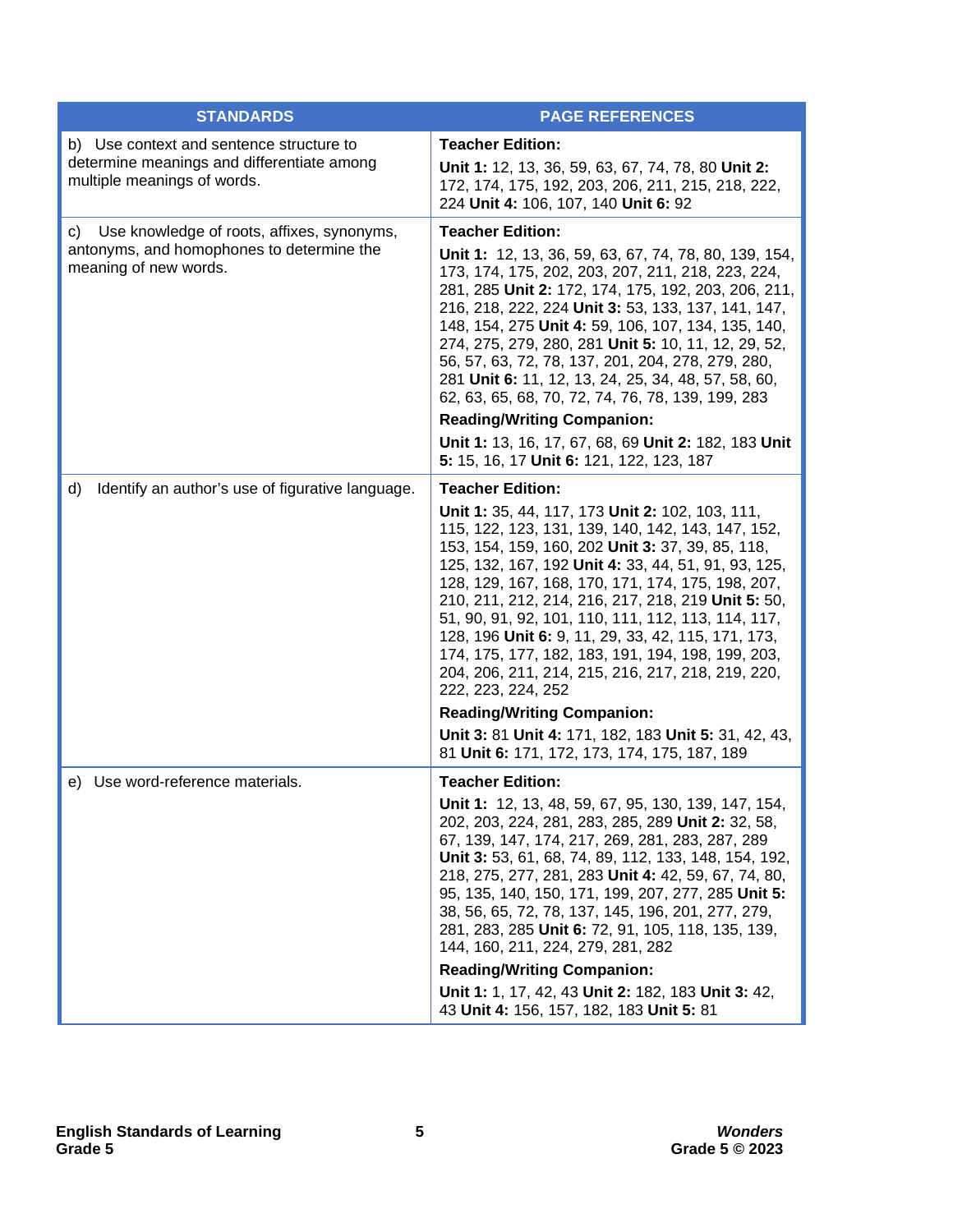| <b>STANDARDS</b>                                                                                                              | <b>PAGE REFERENCES</b>                                                                                                                                                                                                                                                                                                                                                                                                                                                                                                                                                                                                                                                                                                                                                                                                        |
|-------------------------------------------------------------------------------------------------------------------------------|-------------------------------------------------------------------------------------------------------------------------------------------------------------------------------------------------------------------------------------------------------------------------------------------------------------------------------------------------------------------------------------------------------------------------------------------------------------------------------------------------------------------------------------------------------------------------------------------------------------------------------------------------------------------------------------------------------------------------------------------------------------------------------------------------------------------------------|
| f)<br>Develop and use general and specialized<br>content area vocabulary through speaking,<br>listening, reading, and writing | <b>Teacher Edition:</b><br>Unit 1: 57, 59, 63, 94, 95, 138, 139, 174, 175, 203,<br>207, 250, 251, 269 Unit 2: 59, 94, 95, 137, 138,<br>139, 159, 174, 175, 203, 207 Unit 3: 27, 51, 53, 73,<br>88, 89, 133, 153, 168, 169, 183, 195, 196, 226 Unit<br>4: 58, 59, 79, 94, 95, 134, 135, 155, 170, 171, 197,<br>198, 199, 297 Unit 5: 56, 57, 92, 93, 134, 136, 137,<br>157, 172, 173, 199, 200, 201 Unit 6: 55, 56, 57, 61,<br>91, 92, 93, 138, 139, 159, 174, 175, 202, 203, 223<br><b>Reading/Writing Companion:</b><br>Unit 1: 33, 42, 43, 59, 68, 69, 99 Unit 2: 156, 157,<br>182, 183 Unit 3: 42, 43, 68, 69, 87 Unit 4: 156,<br>157, 182, 183 Unit 5: 42, 43 Unit 6: 148, 149, 174,<br>175                                                                                                                               |
| 5.5 The student will read and demonstrate comprehension of fictional texts, literary<br>nonfiction, and poetry.               |                                                                                                                                                                                                                                                                                                                                                                                                                                                                                                                                                                                                                                                                                                                                                                                                                               |
| Summarize plot events using details from text.<br>a)                                                                          | <b>Teacher Edition:</b><br>Unit 1: 91, 92, 93, 98, 100, 101, 113, 114, 116,<br>118, 120, 122, 149, 153, 155, 158, 161 Unit 2: 91,<br>93, 98, 99, 100, 101, 118, 125, 132, 143, 207 Unit<br>3: 10, 11, 14, 15, 16, 17, 18, 31, 35, 36, 37, 39, 41,<br>54, 55, 57, 65 Unit 4: 93, 193 Unit 5: 49, 91, 96,<br>97, 98, 99, 141, 151, 215 Unit 6: 14, 15, 16, 30, 32,<br>36, 43, 61, 77<br><b>Reading/Writing Companion:</b><br>Unit 1: 39, 40, 41, 45, 46, 47, 53 Unit 2: 155, 160,<br>161, 171 Unit 3: 14, 15, 18 Unit 4: 155 Unit 5: 41<br><b>Unit 6: 124</b>                                                                                                                                                                                                                                                                   |
| Discuss the impact of setting on plot<br>b)<br>development.                                                                   | <b>Teacher Edition:</b><br>Unit 2: 91, 98, 99, 118, 142, 143, 150, 156, 158,<br>159 Unit 3: 9, 10, 11, 18, 19, 16, 17, 18, 30, 32, 34,<br>36, 38, 41, 54, 55, 56, 57, 63, 64, 65, 66, 67, 69,<br>70, 71, 72, 75 Unit 4: 93, 98, 99, 100, 104, 105,<br>112, 113, 114, 118, 124, 125, 126, 176, 177, 187<br><b>Unit 5:</b> 86, 90, 91, 96, 97, 98, 99, 111, 112, 115,<br>116, 118, 120, 121, 122, 124, 159 Unit 6: 6, 9, 11,<br>14, 16, 18, 19, 22, 29, 30, 31, 34, 37, 39, 43, 44,<br>58, 59, 60, 61, 66, 67, 68, 69, 70, 71, 73, 74, 75,<br>76, 77, 79, 133, 173, 230, 232, 235, 265, 294, 295<br><b>Reading/Writing Companion:</b><br>Unit 2: 153, 159 Unit 3: 13, 14, 15, 20, 21 Unit 4:<br>154, 155, 159, 160, 161, 162, 186, 187 Unit 5: 40,<br>41, 45, 46, 47, 53 Unit 6: 119, 120, 121, 125, 126,<br>127, 128, 133, 163 |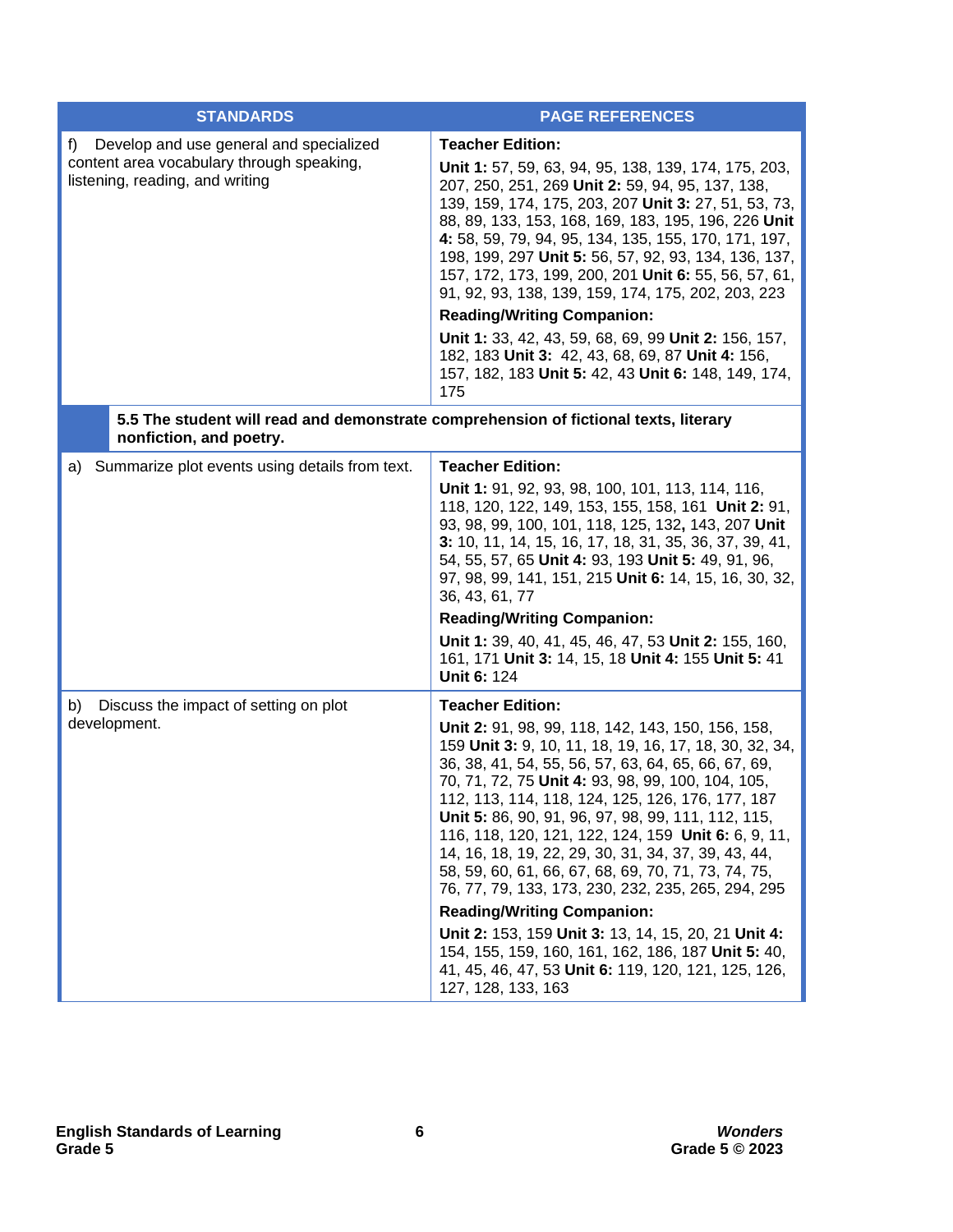| <b>STANDARDS</b>                                                     | <b>PAGE REFERENCES</b>                                                                                                                                                                                                                                                                                                                                                                                                                                                                                                                                                                                              |
|----------------------------------------------------------------------|---------------------------------------------------------------------------------------------------------------------------------------------------------------------------------------------------------------------------------------------------------------------------------------------------------------------------------------------------------------------------------------------------------------------------------------------------------------------------------------------------------------------------------------------------------------------------------------------------------------------|
| Describe character development.<br>C)                                | <b>Teacher Edition:</b><br>Unit 2: 100, 101, 104, 114, 116, 118, 142, 143,<br>148, 150, 152, 153, 155, 156, 157, 158, 159, 160,<br>161, 178, 179, 184 Unit 3: 9, 17, 30 Unit 4: 9, 31,<br>88, 92, 93, 98, 100, 112, 113, 114, 125, 126, 136,<br>138, 144, 145 Unit 5: 96, 98, 99, 111, 112, 115,<br>116, 118, 120 Unit 6: 18, 22, 34, 37, 39, 60, 61,<br>75, 76, 77, 79<br><b>Reading/Writing Companion:</b><br>Unit 2: 160, 161 Unit 3: 13, 19 Unit 4: 154, 155,<br>160, 161 Unit 5: 39, 45 Unit 6: 126, 127                                                                                                       |
| d) Identify theme(s).                                                | <b>Teacher Edition:</b><br>Unit 2: 91, 92, 100, 101, 112, 114, 118, 122, 126,<br>143, 171, 172, 173, 180, 191, 194 Unit 3: 9, 10, 11,<br>18, 19, 30, 32, 34, 36, 38, 41, 54, 55, 57, 63, 64,<br>65, 67, 69, 70, 71, 72, 75 Unit 4: 46, 47, 167, 169,<br>176, 177, 187, 190, 200, 201, 202, 203, 209, 210,<br>211, 212, 213, 215, 217, 218, 219, 221 Unit 6: 6, 9,<br>11, 18, 19, 29, 31, 34, 37, 39, 43, 44, 58, 59, 61,<br>67, 68, 69, 70, 71, 73, 74, 75, 76, 77, 79<br><b>Reading/Writing Companion:</b><br>Unit 2: 160, 161, 186, 187 Unit 3: 13, 14, 15, 20,<br>21 Unit 4: 179, 180, 186, 187 Unit 6: 126, 127 |
| e) Explain the resolution of conflict(s).                            | <b>Teacher Edition:</b><br>Unit 1: 98, 123, 142, 149, 150, 151, 152, 153, 155,<br>158, 161 Unit 5: 90, 98, 99, 116, 118, 120<br><b>Reading/Writing Companion:</b><br>Unit 1: 45 Unit 5: 46, 47                                                                                                                                                                                                                                                                                                                                                                                                                      |
| Identify genres.<br>f)                                               | <b>Teacher Edition:</b><br>Unit 1: 43, 72, 88, 90, 93, 142, 152 Unit 2: 6, 36,<br>88, 90, 92, 111, 116, 121, 148, 168, 173, 193 Unit<br>3: 6, 56, 108, 134, 136, 152 Unit 4: 6, 11, 88, 93,<br>98, 139, 164, 188, 192, 292, 293 Unit 5: 6, 34, 40,<br>86, 120, 166, 170, 292, 293 Unit 6: 6, 112, 128,<br>130, 191, 294, 295                                                                                                                                                                                                                                                                                        |
| Differentiate between first and third person<br>g)<br>point-of-view. | <b>Teacher Edition:</b><br>Unit 1: 52, 53 Unit 4: 100, 144, 180, 181, 193 Unit<br>5: 100, 228, 244, 245 Unit 6: 20, 132, 133, 171,<br>172, 173, 180, 181, 204, 205, 206, 207, 213, 214,<br>215, 216, 217, 219, 220, 221, 222, 223, 225<br><b>Reading/Writing Companion:</b><br>Unit 4: 160, 161, 188 Unit 5: 94 Unit 6: 163, 172,<br>173, 178, 179                                                                                                                                                                                                                                                                  |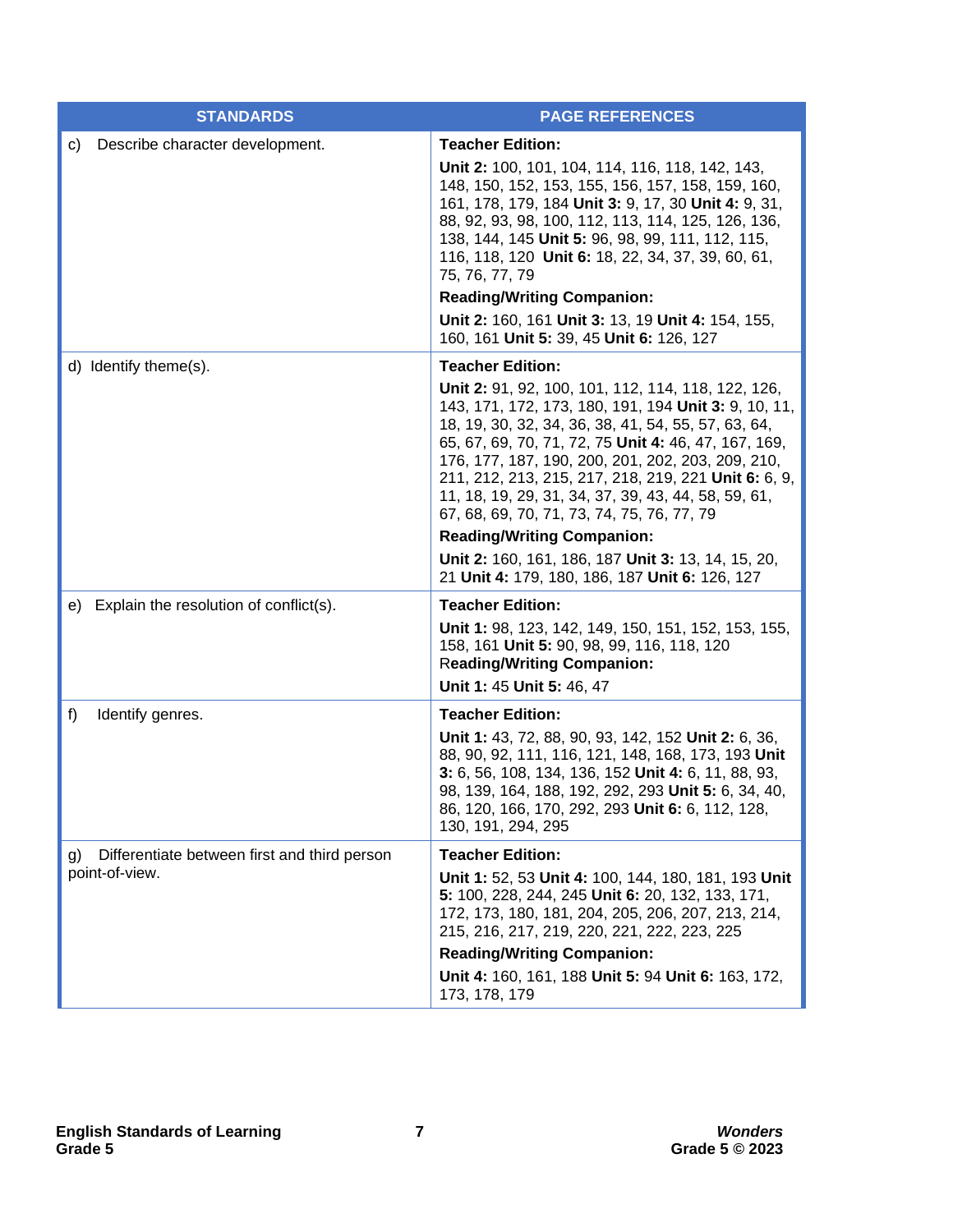| <b>STANDARDS</b>                                                                         | <b>PAGE REFERENCES</b>                                                                                                                                                                                                                                                                                                                                                                                                                                                                                                                                                                                                              |
|------------------------------------------------------------------------------------------|-------------------------------------------------------------------------------------------------------------------------------------------------------------------------------------------------------------------------------------------------------------------------------------------------------------------------------------------------------------------------------------------------------------------------------------------------------------------------------------------------------------------------------------------------------------------------------------------------------------------------------------|
| h) Differentiate between free verse and rhymed<br>poetry.                                | <b>Teacher Edition:</b><br>Unit 2: 168, 173, 174, 176, 177, 178, 179, 196, 206<br>Unit 4: 164, 174, 175, 187 Unit 6: 168, 176, 178,<br>179, 210, 206, 216, 222, 246<br><b>Literature Anthology:</b><br>Unit 2: 142-143 Unit 4: 300-301, 304-305<br><b>Reading/Writing Companion:</b><br>Unit 2: 181, 182, 183, 184, 185 Unit 4: 185                                                                                                                                                                                                                                                                                                 |
| Explain how an author's choice of vocabulary<br>i)<br>contributes to the author's style. | <b>Teacher Edition:</b><br>Unit 1: 35, 39, 41, 44 Unit 2: 37, 123, 124 Unit 3:<br>16, 17, 85 Unit 4: 117, 146, 147, 148, 169, 187,<br>192 Unit 5: 89, 112, 114, 116, 117, 122, 128, 141,<br>150, 151, 157 Unit 6: 41, 129<br><b>Literature Anthology:</b><br>Unit 4: 300-301, 304-305<br><b>Reading/Writing Companion:</b><br><b>Unit 3: 19 Unit 4: 181 Unit 5: 40</b>                                                                                                                                                                                                                                                              |
| Draw conclusions and make inferences with<br>I)<br>support from the text.                | <b>Teacher Edition:</b><br>Unit 1: 37, 41, 42, 92, 103, 183 Unit 2: 21, 116,<br>123 Unit 3: 34, 47, 97, 165 Unit 4: 35, 37, 50, 91,<br>92, 167, 187, 192 Unit 5: 69, 76, 189 Unit 6: 8, 21,<br>31, 35, 38, 40, 101, 111, 118, 122                                                                                                                                                                                                                                                                                                                                                                                                   |
| Identify cause and effect relationships.<br>k)                                           | <b>Teacher Edition:</b><br>Unit 5: 32, 42 Unit 6: 45, 86, 98, 99, 102, 110,<br>112, 113, 114, 116, 119, 120, 122, 126, 155, 161                                                                                                                                                                                                                                                                                                                                                                                                                                                                                                     |
| Compare/contrast details in literary and<br>I)<br>informational nonfiction texts.        | <b>Teacher Edition:</b><br>Unit 1: 43, 45, 48, 51, 63, 72, 73, 79, 88, 90, 93,<br>125, 128, 131, 142, 143, 152, 153 Unit 2: 48, 51,<br>63, 88, 90, 92, 111, 116, 121, 125, 128, 131, 143,<br>148, 153, 159, 168, 193 Unit 3: 44, 45, 106, 111,<br>115, 116, 119, 122, 125, 134, 136, 147, 152, 153,<br>190, 191 Unit 4: 6, 11, 45, 48, 51, 63, 73, 79, 88,<br>93, 98, 121, 124, 127, 139, 149, 155, 164, 188,<br>192, 292, 293 Unit 5: 6, 34, 40, 45, 48, 49, 86, 120,<br>123, 126, 129, 153, 159, 166, 170, 292, 293 Unit 6:<br>6, 43, 46, 49, 61, 71, 77, 112, 125, 128, 130, 131,<br>143, 153, 159, 191, 193, 196, 197, 294, 295 |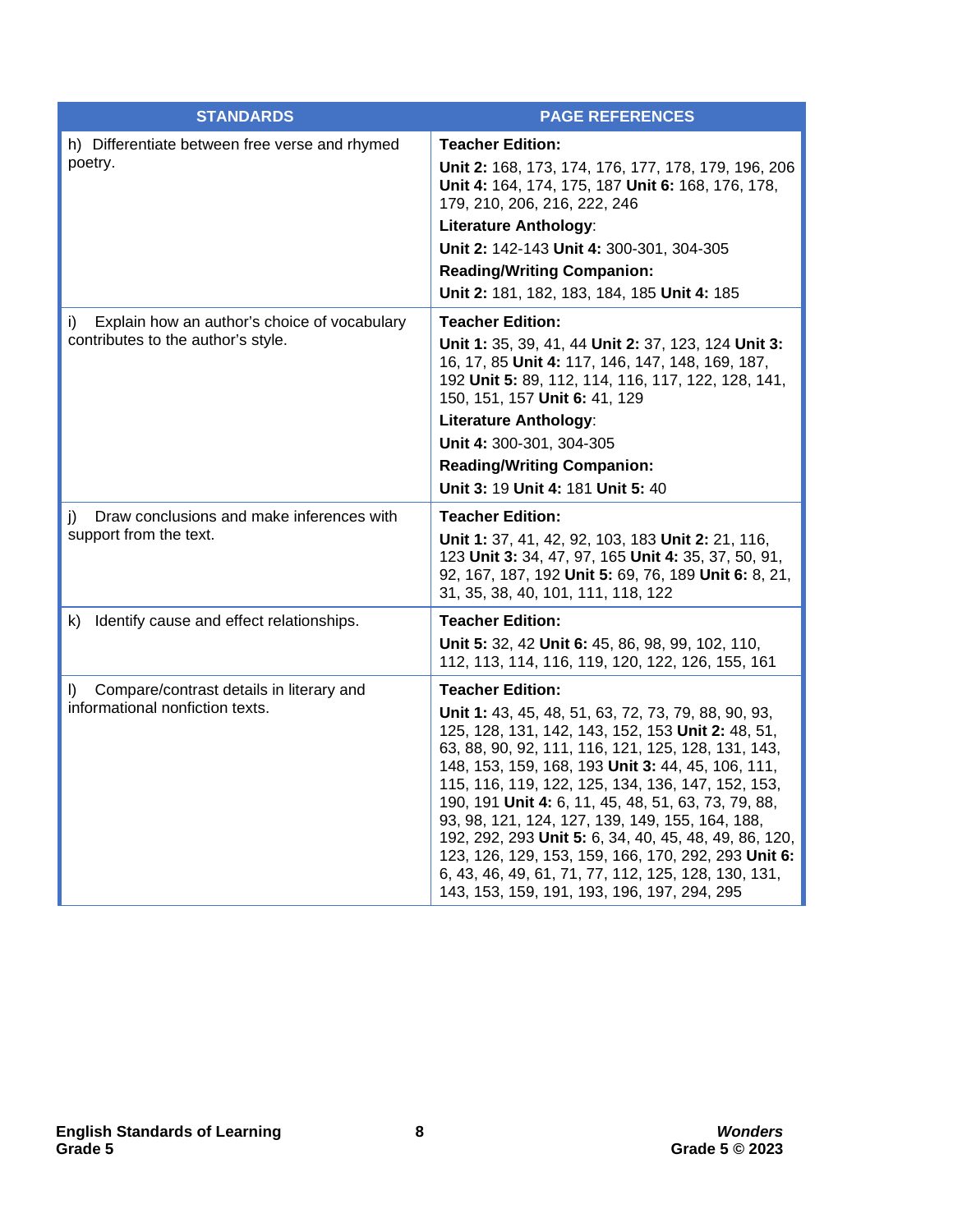| <b>STANDARDS</b>                                                                                     | <b>PAGE REFERENCES</b>                                                                                                                                                                                                                                                                                                                                                                                                                                                                                                                                                                                                                                                                                                                                                                                                                                                                                                                                                                                                                                                                                                                                                   |
|------------------------------------------------------------------------------------------------------|--------------------------------------------------------------------------------------------------------------------------------------------------------------------------------------------------------------------------------------------------------------------------------------------------------------------------------------------------------------------------------------------------------------------------------------------------------------------------------------------------------------------------------------------------------------------------------------------------------------------------------------------------------------------------------------------------------------------------------------------------------------------------------------------------------------------------------------------------------------------------------------------------------------------------------------------------------------------------------------------------------------------------------------------------------------------------------------------------------------------------------------------------------------------------|
| m) Use reading strategies throughout the reading<br>process to monitor comprehension.                | <b>Teacher Edition:</b><br>Unit 1: 6, 9, 10, 11, 14, 15, 20, 30, 31, 33, 34, 35,<br>36, 37, 39, 41, 45, 47, 49, 69, 81, 88, 96, 97, 112,<br>114, 117, 121, 129, 143, 153, 168, 176, 177, 207,<br>217 Unit 2: 6, 9, 10, 14, 15, 30, 31, 38, 36, 40, 41,<br>45, 60, 73, 79, 88, 113, 114, 115, 117, 119, 123,<br>129, 130, 131, 140, 143, 150, 153, 156, 157, 159,<br>183, 184, 207, 217, 223 Unit 3: 6, 9, 10, 11, 14, 31,<br>33, 35, 37, 39, 41, 57, 65, 67, 73, 82, 85, 86, 90,<br>91, 107, 108, 109, 113, 114, 123, 125, 134, 137,<br>144, 147, 149, 153, 162, 165, 176, 186, 187, 201,<br>211, 217, 225 Unit 4: 14, 15, 34, 35, 36, 40, 49, 60,<br>62, 63, 70, 72, 73, 76, 96, 97, 115, 116, 117, 118,<br>119, 125, 149, 155, 164, 168 Unit 5: 9, 10, 11, 14,<br>15, 26, 30, 31, 32, 33, 34, 35, 36, 37, 40, 41, 43,<br>44, 48, 74, 113, 148, 151, 169, 170, 171, 174, 175,<br>191, 213 Unit 6: 6, 33, 40, 47, 48, 59, 61, 71, 77,<br>86, 89, 91, 94, 95, 98, 101, 111, 113, 115, 120,<br>121, 123, 129, 143, 150, 151, 153, 156, 159, 168,<br>171, 197, 207, 214, 217, 222<br><b>Reading/Writing Companion:</b><br>Unit 1: 18, 44, 70 Unit 2: 132 Unit 3: 14, 18, 44 |
|                                                                                                      | Unit 4: 132, 158 Unit 5: 18, 44, 70 Unit 6: 150                                                                                                                                                                                                                                                                                                                                                                                                                                                                                                                                                                                                                                                                                                                                                                                                                                                                                                                                                                                                                                                                                                                          |
| 5.6 The student will read and demonstrate comprehension of nonfiction texts.                         |                                                                                                                                                                                                                                                                                                                                                                                                                                                                                                                                                                                                                                                                                                                                                                                                                                                                                                                                                                                                                                                                                                                                                                          |
| a) Use text features such as type, headings, and<br>graphics, to predict and categorize information. | <b>Teacher Edition:</b><br>Unit 1: 26, 50, 63, 73, 171, 172, 178, 179, 196, 197<br>Unit 2: 10, 16, 17, 27, 52, 53 Unit 3: 103, 107,<br>162, 167, 190, 201, 306 Unit 4: 16, 17, 49, 50 Unit<br>5: 37, 39, 43, 61, 171, 176, 177, 194, 205 Unit 6:<br>48, 50, 89, 96, 106, 143, 153<br><b>Reading/Writing Companion:</b><br>Unit 1: 23, 65, 66, 71 Unit 2: 128, 129, 133, 137,<br>145 Unit 3: 49, 66, 67 Unit 4: 133 Unit 5: 67, 71<br>Unit 6: 137, 145, 151, 155<br><b>Literature Anthology:</b><br>Unit 1: 56, 57 Unit 3: 223 Unit 4: 283 Unit 5: 291                                                                                                                                                                                                                                                                                                                                                                                                                                                                                                                                                                                                                    |
| Skim materials to develop a general overview<br>b)<br>of content and to locate specific information. | <b>Teacher Edition:</b><br>Unit 1: S5, 26, 27, 171, 172 Unit 2: 128, 129, 130,<br>131 Unit 3: 85, 86, 87<br><b>Reading/Writing Companion:</b><br>Unit 1: 23, 65, 66 Unit 3: 38-41<br><b>Literature Anthology:</b><br>Unit 2: 134-137                                                                                                                                                                                                                                                                                                                                                                                                                                                                                                                                                                                                                                                                                                                                                                                                                                                                                                                                     |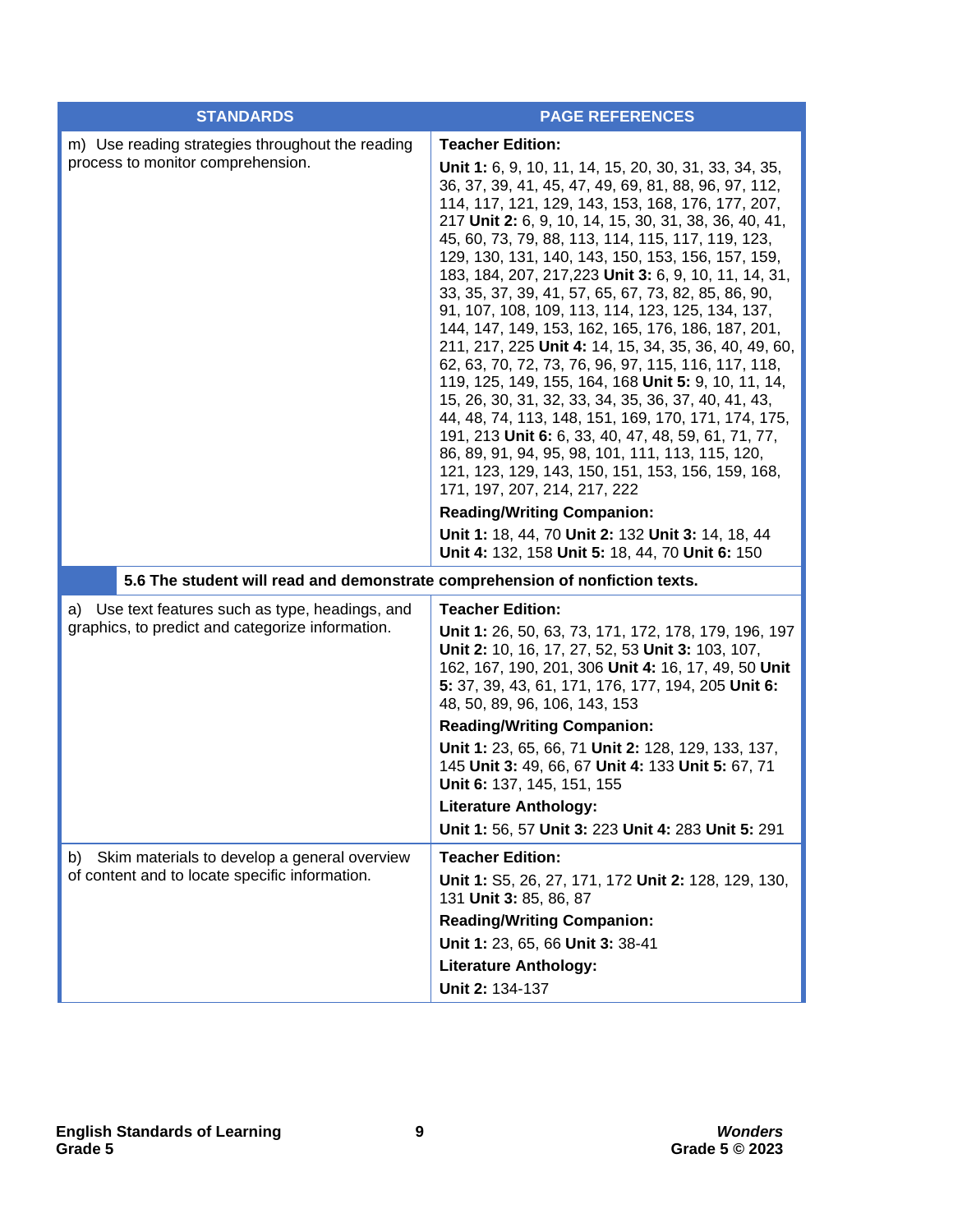|                                                                                               | <b>STANDARDS</b>                                                                                                                                                                                                                                                                                                                                                                                    | <b>PAGE REFERENCES</b>                                                                                                                                                                                                                                                                                                                                                                                                                                                                                   |
|-----------------------------------------------------------------------------------------------|-----------------------------------------------------------------------------------------------------------------------------------------------------------------------------------------------------------------------------------------------------------------------------------------------------------------------------------------------------------------------------------------------------|----------------------------------------------------------------------------------------------------------------------------------------------------------------------------------------------------------------------------------------------------------------------------------------------------------------------------------------------------------------------------------------------------------------------------------------------------------------------------------------------------------|
| C)                                                                                            | Identify the main idea.                                                                                                                                                                                                                                                                                                                                                                             | <b>Teacher Edition:</b><br>Unit 1: 49, 170 Unit 2: 100, 101, 130, 131, 191,<br>192, 212, 225 Unit 3: 85, 94, 142, 147, 152, 185,<br>206, 296 Unit 4: 14, 71, 92, 176, 177, 194, 215,<br>221 Unit 5: 9, 10, 18, 19, 30, 31, 35, 38, 40, 69, 73,<br>79, 91, 127 Unit 6: 9, 10, 11, 14, 18, 19, 31, 34, 39,<br>43, 73, 79, 292, 293, 296<br><b>Reading/Writing Companion:</b><br>Unit 2: 160, 161 Unit 3: 39, 46, 47 Unit 4: 132,<br>186, 187 Unit 5: 13, 14, 20, 21, 41 Unit 6: 119,<br>120, 121, 126, 127 |
|                                                                                               | d) Summarize supporting details.                                                                                                                                                                                                                                                                                                                                                                    | <b>Teacher Edition:</b><br>Unit 2: 45, 63, 131 Unit 3: 87, 119, 125, 137, 165,<br>167, 170, 171, 187, 288 Unit 4: 14, 15, 295, 299<br>Unit 5: 45, 61, 69, 71, 171, 191 Unit 6: 14, 47, 48,<br>49, 91, 125, 143, 292, 293<br><b>Reading/Writing Companion:</b><br>Unit 3: 41, 65, 67, 70 Unit 5: 67 Unit 6: 124, 147<br><b>Literature Anthology:</b><br>Unit 1: 55 Unit 3: 221 Unit 4: 132 Unit 5: 389                                                                                                    |
| Identify organizational pattern(s).<br>e)                                                     | <b>Teacher Edition:</b>                                                                                                                                                                                                                                                                                                                                                                             |                                                                                                                                                                                                                                                                                                                                                                                                                                                                                                          |
|                                                                                               |                                                                                                                                                                                                                                                                                                                                                                                                     | Unit 1: 9, 11, 18, 19, 22, 23, 31, 32, 35, 36, 38, 40,<br>42, 50, 68, 69, 79, 81, 268 Unit 2: 10, 18, 19, 30,<br>32, 33, 37, 41, 42, 46, 47, 48, 69, 72, 75, 78, 79,<br>81, 128, 130, 132, 133 Unit 3: 92, 93, 172, 173,<br>190, 201, 211, 217 Unit 4: 52, 53, 294 Unit 5: 128,<br>130, 131, 295 Unit 6: 48, 86, 87, 89, 90, 91, 98, 99,<br>110, 112, 113, 114, 116, 119, 120, 122, 155, 161                                                                                                             |
|                                                                                               |                                                                                                                                                                                                                                                                                                                                                                                                     | <b>Reading/Writing Companion:</b>                                                                                                                                                                                                                                                                                                                                                                                                                                                                        |
|                                                                                               |                                                                                                                                                                                                                                                                                                                                                                                                     | Unit 1: 13, 14, 15, 20, 21, 22 Unit 2: 128, 129,<br>134, 135, 141, 171 Unit 3: 45, 71 Unit 4: 145 Unit<br>5: 57 Unit 6: 145, 146, 147, 152, 153                                                                                                                                                                                                                                                                                                                                                          |
| f) Identify transitional words and phrases that<br>signal an author's organizational pattern. | <b>Teacher Edition:</b>                                                                                                                                                                                                                                                                                                                                                                             |                                                                                                                                                                                                                                                                                                                                                                                                                                                                                                          |
|                                                                                               | <b>Unit 1:</b> 9, 11, 18, 19, 22, 23, 31, 32, 35, 36, 38, 40,<br>42, 50, 68, 69, 79, 81, 268 Unit 2: 10, 18, 19, 30,<br>32, 33, 37, 41, 42, 46, 47, 48, 69, 72, 75, 78, 79,<br>81, 128, 130, 132, 133 Unit 3: 92, 93, 172, 173,<br>190, 201, 211, 217 Unit 4: 52, 53, 294 Unit 5: 128,<br>130, 131, 295 Unit 6: 48, 86, 87, 89, 90, 91, 98, 99,<br>110, 112, 113, 114, 116, 119, 120, 122, 155, 161 |                                                                                                                                                                                                                                                                                                                                                                                                                                                                                                          |
|                                                                                               |                                                                                                                                                                                                                                                                                                                                                                                                     | <b>Reading/Writing Companion:</b>                                                                                                                                                                                                                                                                                                                                                                                                                                                                        |
|                                                                                               |                                                                                                                                                                                                                                                                                                                                                                                                     | Unit 1: 13, 14, 15, 20, 21, 22 Unit 2: 128, 129,<br>134, 135, 141, 171 Unit 3: 45, 71 Unit 4: 145 Unit<br>5: 57 Unit 6: 145, 146, 147, 152, 153                                                                                                                                                                                                                                                                                                                                                          |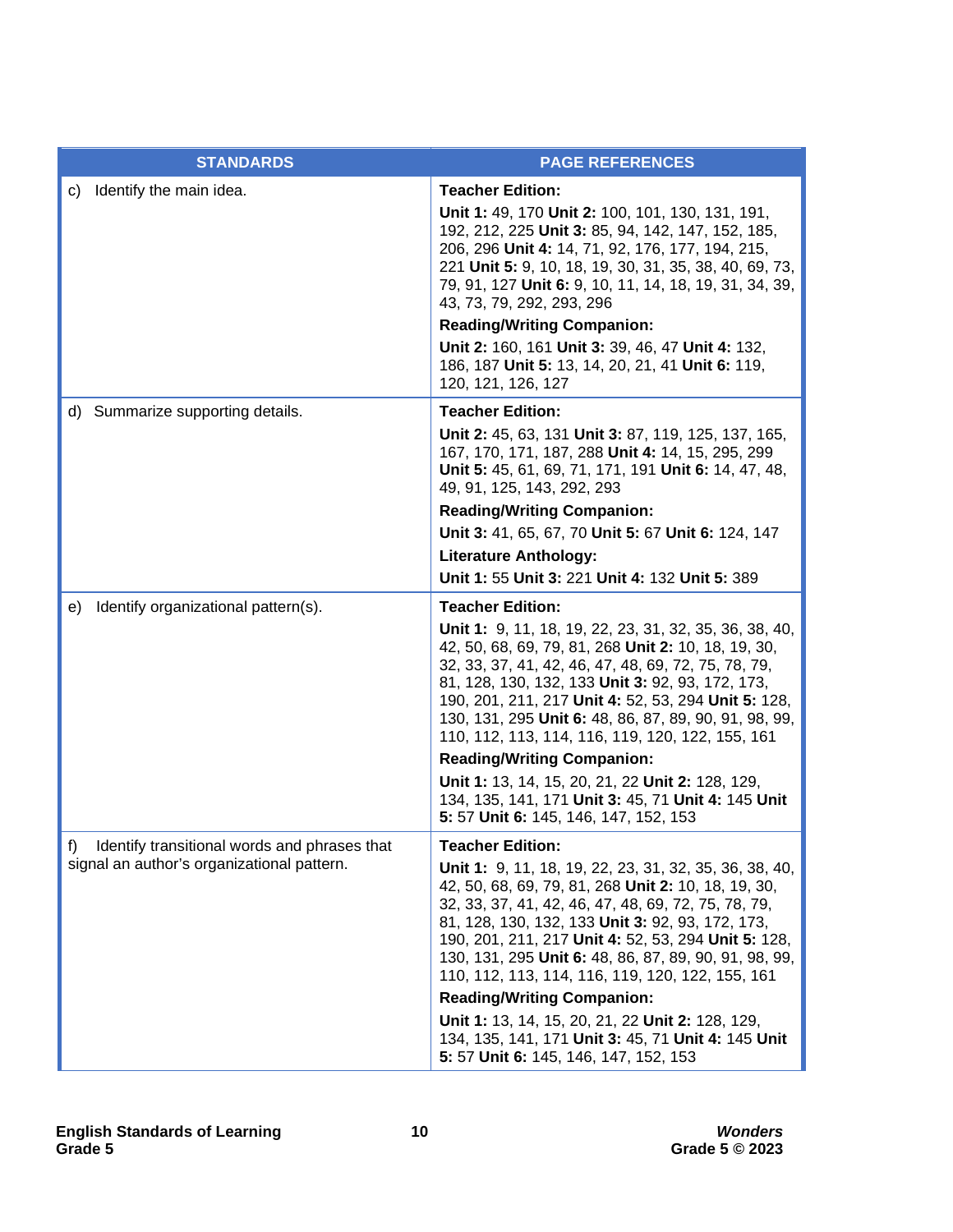| <b>STANDARDS</b>                                                                         | <b>PAGE REFERENCES</b>                                                                                                                                                                                                                                                                                                                                                                                                                                                                                                                                                                                                                             |
|------------------------------------------------------------------------------------------|----------------------------------------------------------------------------------------------------------------------------------------------------------------------------------------------------------------------------------------------------------------------------------------------------------------------------------------------------------------------------------------------------------------------------------------------------------------------------------------------------------------------------------------------------------------------------------------------------------------------------------------------------|
| g) Locate information from the text to support<br>opinions, inferences, and conclusions. | <b>Teacher Edition:</b><br>Unit 1: 9, 11, 18, 19, 22, 23, 31, 32, 35, 36, 38, 40,<br>42, 50, 68, 69, 79, 81, 268 Unit 2: 10, 18, 19, 30,<br>32, 33, 37, 41, 42, 46, 47, 48, 69, 72, 75, 78, 79,<br>81, 128, 130, 132, 133 Unit 3: 92, 93, 172, 173,<br>190, 201, 211, 217 Unit 4: 52, 53, 294 Unit 5: 128,<br>130, 131, 295 Unit 6: 48, 86, 87, 89, 90, 91, 98, 99,<br>110, 112, 113, 114, 116, 119, 120, 122, 155, 161<br><b>Reading/Writing Companion:</b><br>Unit 1: 13, 14, 15, 20, 21, 22 Unit 2: 128, 129,<br>134, 135, 141, 171 Unit 3: 45, 71 Unit 4: 145 Unit                                                                             |
|                                                                                          | 5: 57 Unit 6: 145, 146, 147, 152, 153                                                                                                                                                                                                                                                                                                                                                                                                                                                                                                                                                                                                              |
| Identify cause and effect relationships.<br>h)                                           | <b>Teacher Edition:</b><br>Unit 1: 9, 11, 18, 19, 31, 32, 35, 36, 38, 40, 42, 46,<br>50, 62, 68, 69, 75, 79, 81 Unit 5: 21, 22, 42, 46, 47,<br>67, 194 Unit 6: 45, 48, 86, 90, 91, 98, 99, 102, 103,<br>110, 112, 113, 114, 116, 119, 120, 122, 126, 155,<br>161                                                                                                                                                                                                                                                                                                                                                                                   |
| i)<br>Differentiate between fact and opinion.                                            | <b>Teacher Edition:</b><br>Unit 1: 180, 212 Unit 3: 206<br>Reading/Writing Companion:<br>Unit 1: 72, 73                                                                                                                                                                                                                                                                                                                                                                                                                                                                                                                                            |
| Compare and contrast details and ideas within<br>$\mathbf{I}$<br>and between texts.      | <b>Teacher Edition:</b><br>Unit 1: 43, 45, 48, 51, 63, 72, 73, 79, 88, 90, 93,<br>125, 128, 131, 142, 143, 152, 153 Unit 2: 48, 51,<br>63, 88, 90, 92, 111, 116, 121, 125, 128, 131, 143,<br>148, 153, 159, 168, 193 Unit 3: 6, 30, 41, 44, 45,<br>56, 57, 67, 73, 108, 119, 122, 125, 134, 136, 147,<br>152, 153, 190, 191 Unit 4: 6, 11, 45, 48, 51, 63, 73,<br>79, 88, 93, 98, 121, 124, 127, 139, 149, 155, 164,<br>188, 192, 292, 293 Unit 5: 6, 34, 40, 45, 48, 49, 86,<br>120, 123, 126, 129, 153, 159, 166, 170, 292, 293<br>Unit 6: 6, 43, 46, 49, 61, 71, 77, 112, 125, 128,<br>130, 131, 143, 153, 159, 191, 193, 196, 197, 294,<br>295 |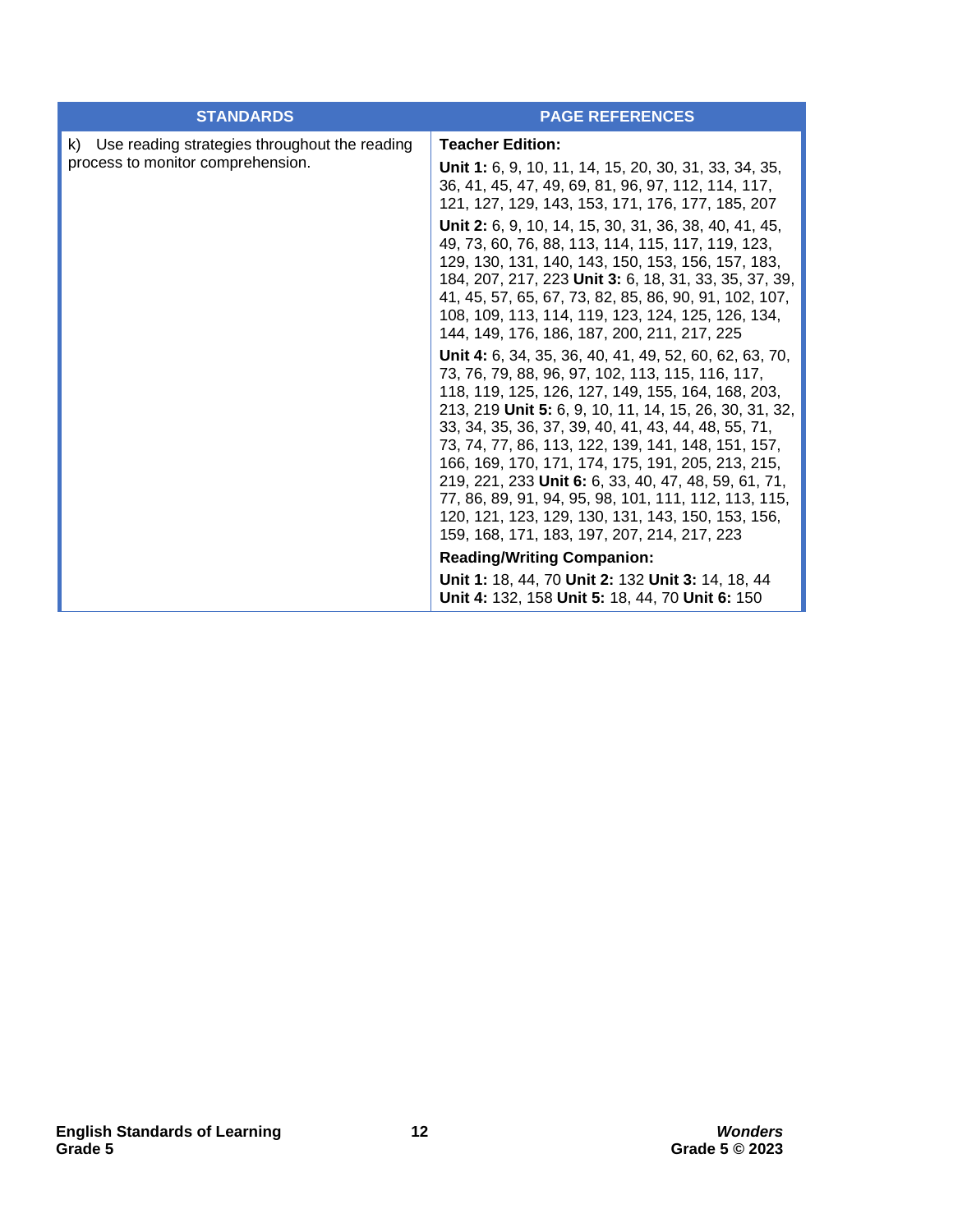| <b>STANDARDS</b> |  |
|------------------|--|
|                  |  |
|                  |  |

**PAGE REFERENCES** 

## **Writing**

|    | and persuasive.                         | 5.7 The student will write in a variety of forms to include narrative, descriptive, expository,                                                                                                                                                                                                                                                                                                                                                                                                                                                                                                                                                                                                                 |
|----|-----------------------------------------|-----------------------------------------------------------------------------------------------------------------------------------------------------------------------------------------------------------------------------------------------------------------------------------------------------------------------------------------------------------------------------------------------------------------------------------------------------------------------------------------------------------------------------------------------------------------------------------------------------------------------------------------------------------------------------------------------------------------|
| a) | Engage in writing as a process.         | <b>Teacher Edition:</b>                                                                                                                                                                                                                                                                                                                                                                                                                                                                                                                                                                                                                                                                                         |
|    |                                         | Unit 1: 232, 233, 242, 243, 244, 245, 248, 249,<br>250, 251, 260, 261, 262, 263, 310, 311, 312, 313<br>Unit 2: 230, 231, 232, 233, 242, 243, 244, 245,<br>248, 249, 250, 251, 260, 261, 262, 263, 310, 311,<br>312, 313 Unit 3: 224, 225, 226, 227, 228, 229, 230,<br>231, 232, 233, 236, 237, 238, 239, 254, 255, 256,<br>257, 304, 305, 306, 307 Unit 4: 226, 227, 228, 229,<br>230, 231, 232, 233, 234, 235, 236, 237, 238, 239,<br>240, 241, 244, 245, 256, 257, 258, 259, 304, 305,<br>306, 307, 308, 309 Unit 5: 230, 231, 232, 233, 234,<br>235, 242, 243, 244, 246, 247, 248, 249, 250, 251,<br>258, 259, 263 Unit 6: 232, 233, 234, 235, 236, 237,<br>244, 245, 248, 249, 250, 251, 252, 253, 270, 271 |
|    |                                         | <b>Reading/Writing Companion:</b>                                                                                                                                                                                                                                                                                                                                                                                                                                                                                                                                                                                                                                                                               |
|    |                                         | Unit 1: 86, 87, 88, 89, 90, 91, 92, 93, 94, 95, 96<br>Unit 2: 200, 201, 202, 203, 204, 205, 206, 207,<br>208, 209, 210, 212, 213, 214, 215, 216, 217, 218,<br>219, 220, 221, 222 Unit 3: 90, 91, 92, 93, 94, 95,<br>96, 106, 107, 108Unit 4: 200, 201, 202, 203, 204,<br>205, 206, 207, 208, 209, 210, 212, 213, 214, 215,<br>216, 217, 218, 219, 220, 221, 222 Unit 5: 86, 87,<br>88, 89, 93, 94, 95, 96, 97, 101 Unit 6: 192, 193,<br>194, 195, 199, 200, 201, 202, 203, 207                                                                                                                                                                                                                                  |
|    | b) Select audience and purpose.         | <b>Teacher Edition:</b>                                                                                                                                                                                                                                                                                                                                                                                                                                                                                                                                                                                                                                                                                         |
|    |                                         | Unit 1: 232, 233, 238, 239, 248, 249, 251, 256,<br>257, 266 Unit 2: 232, 233, 238, 239, 248, 249, 251,<br>256, 257, 266 Unit 3: 226, 227, 232, 233, 245, 250<br>Unit 4: 234, 235, 244, 245, 247, 252 Unit 5: 230,<br>231, 246, 247 Unit 6: 232, 233, 248, 249<br><b>Reading/Writing Companion:</b>                                                                                                                                                                                                                                                                                                                                                                                                              |
|    |                                         | Unit 3: 90 Unit 4: 204 Unit 5: 87, 95 Unit 6: 193,                                                                                                                                                                                                                                                                                                                                                                                                                                                                                                                                                                                                                                                              |
|    |                                         | 201                                                                                                                                                                                                                                                                                                                                                                                                                                                                                                                                                                                                                                                                                                             |
| C) | Use a variety of prewriting strategies. | <b>Teacher Edition:</b>                                                                                                                                                                                                                                                                                                                                                                                                                                                                                                                                                                                                                                                                                         |
|    |                                         | Unit 1: 232, 233 Unit 2: 232, 233 Unit 3: 226, 227,<br>232, 233 Unit 4: 228, 229, 234, 235, 244, 245 Unit<br>5: 230, 231, 232, 233, 246, 247 Unit 6: 232, 233                                                                                                                                                                                                                                                                                                                                                                                                                                                                                                                                                   |
|    |                                         | <b>Reading/Writing Companion:</b>                                                                                                                                                                                                                                                                                                                                                                                                                                                                                                                                                                                                                                                                               |
|    |                                         | Unit 1: 87 Unit 2: 201 Unit 3: 87 Unit 4:201 Unit<br>5: 87, 88, 95, 96 Unit 6: 193, 201                                                                                                                                                                                                                                                                                                                                                                                                                                                                                                                                                                                                                         |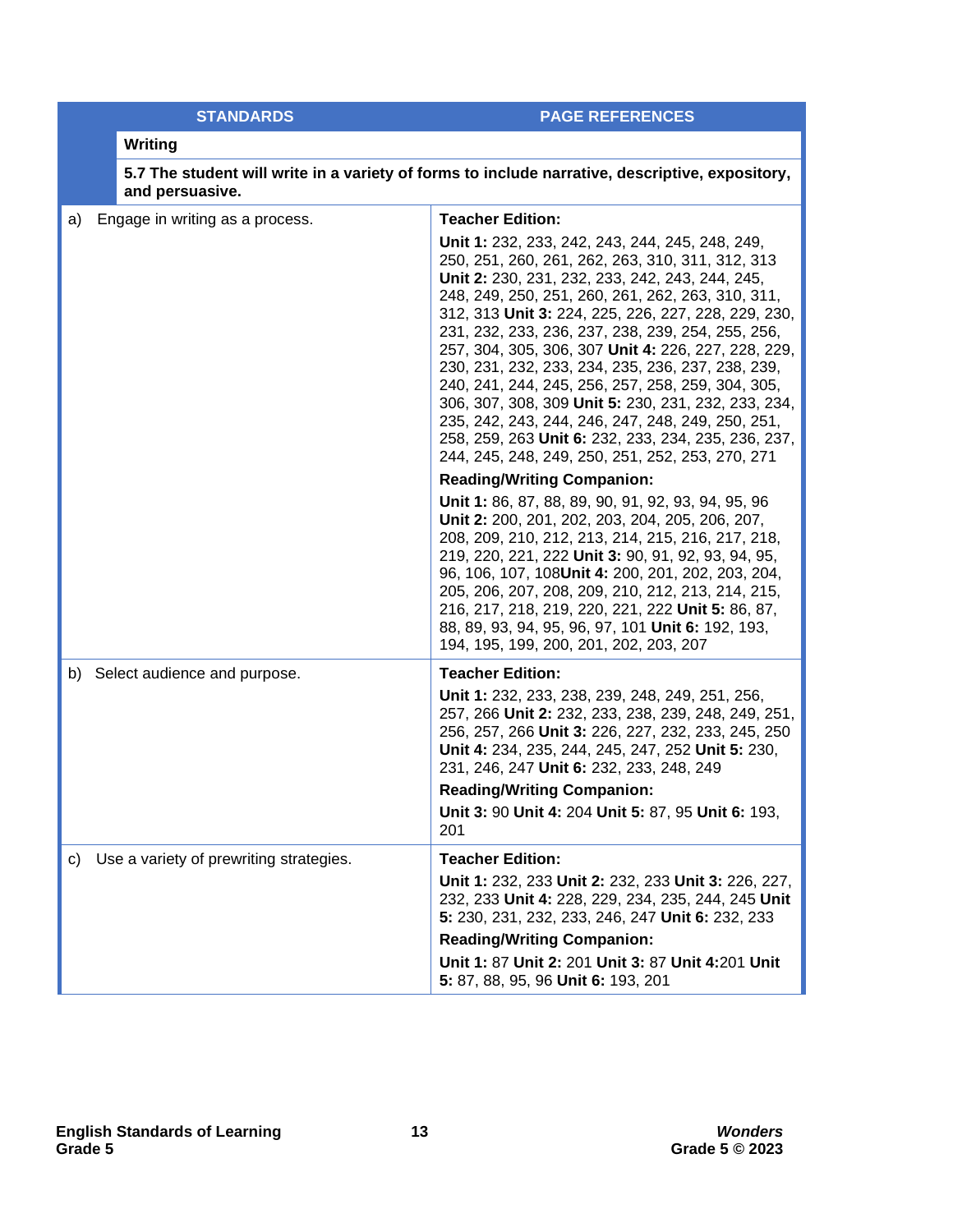| <b>STANDARDS</b>                                                                                                                          | <b>PAGE REFERENCES</b>                                                                                                                                                                                                                                                                                            |
|-------------------------------------------------------------------------------------------------------------------------------------------|-------------------------------------------------------------------------------------------------------------------------------------------------------------------------------------------------------------------------------------------------------------------------------------------------------------------|
| d) Introduce and develop a topic, incorporating<br>evidence and supporting details.                                                       | <b>Teacher Edition:</b><br>Unit 1: 232, 233, 242, 243, 260, 261 Unit 2: 232,<br>233, 242, 243, 244, 260, 261 Unit 3: 226, 232, 236<br>Unit 4: 238, 239 Unit 5: 230 Unit 6: 232<br><b>Reading/Writing Companion:</b><br>Unit 1: 87 Unit 2: 210, 220, 221 Unit 3: 90, 94, 95<br>Unit 4: 201 Unit 5: 87              |
| Organize information to convey a central idea.<br>e)                                                                                      | <b>Teacher Edition:</b><br>Unit 1: 242 Unit 2: 242 Unit 3:236, 261<br><b>Reading/Writing Companion:</b><br>Unit 1: 94, 95 Unit 2: 208, 209, 220, 221 Unit 3:<br>94, 95, 106, 107 Unit 4: 208, 209                                                                                                                 |
| Recognize different forms of writing have<br>f)<br>different patterns of organization including story<br>structure for narrative writing. | <b>Teacher Edition:</b><br>Unit 1: 230, 231, 242, 260, 261, 290 Unit 2: 268,<br>290 Unit 3: 238, 239, 242, 254, 255, 284 Unit 4:<br>231, 249, 265, 286 Unit 5: 286 Unit 6: 233, 288<br><b>Reading/Writing Companion:</b><br>Unit 1: 94, 95 Unit 2: 208, 209, 220, 221 Unit 3:<br>94, 95, 96, 106, 107 Unit 6: 193 |
| g) Write a clear topic sentence focusing on the<br>main idea.                                                                             | <b>Teacher Edition:</b><br>Unit 3: 226, 236 Unit 4: 234 Unit 5: 230                                                                                                                                                                                                                                               |
| h) Clearly state a position including supporting<br>reasons and evidence to persuade the intended<br>audience.                            | <b>Teacher Edition:</b><br>Unit 1: 232 Unit 3: 238, 239, 244, 250, 260, 261,<br>262, 263<br><b>Reading/Writing Companion:</b><br>Unit 1: 87 Unit 3: 96, 99, 102                                                                                                                                                   |
| Write multi-paragraph compositions.<br>i)                                                                                                 | <b>Teacher Edition:</b><br>Unit 1: 57, 207, 244, 245, 250, 251, 262, 263 Unit<br>2: 143, 159, 188, 189, 230-269, 301 Unit 3: 51, 57,<br>137, 195, 238, 239, 256, 257 Unit 4: 63, 139, 155,<br>226-265, 297 Unit 5: 55, 61, 141, 186, 187, 199,<br>234, 235, 244-265 Unit 6: 61, 137, 143, 230-267                 |
| Use precise and descriptive vocabulary to<br>j)<br>create tone and voice.                                                                 | <b>Teacher Edition:</b><br>Unit 1: 268, 269 Unit 2: 250, 251, 252, 253, 268,<br>269 Unit 3: 226, 245, 263 Unit 4: 264 Unit 5: 250,<br>252, 261<br><b>Reading/Writing Companion:</b><br>Unit 3: 87 Unit 5: 97                                                                                                      |
| k) Vary sentence structure by using transition<br>words and prepositional phrases.                                                        | <b>Teacher Edition:</b><br>Unit 1: 46 Unit 2: 262, 263, 268, 278, 279 Unit 3:<br>263 Unit 4: 241, 248, 265 Unit 5: 236, 237, 248,<br>249, 250, 252, 253 Unit 6: 238, 263, 274, 275, 277                                                                                                                           |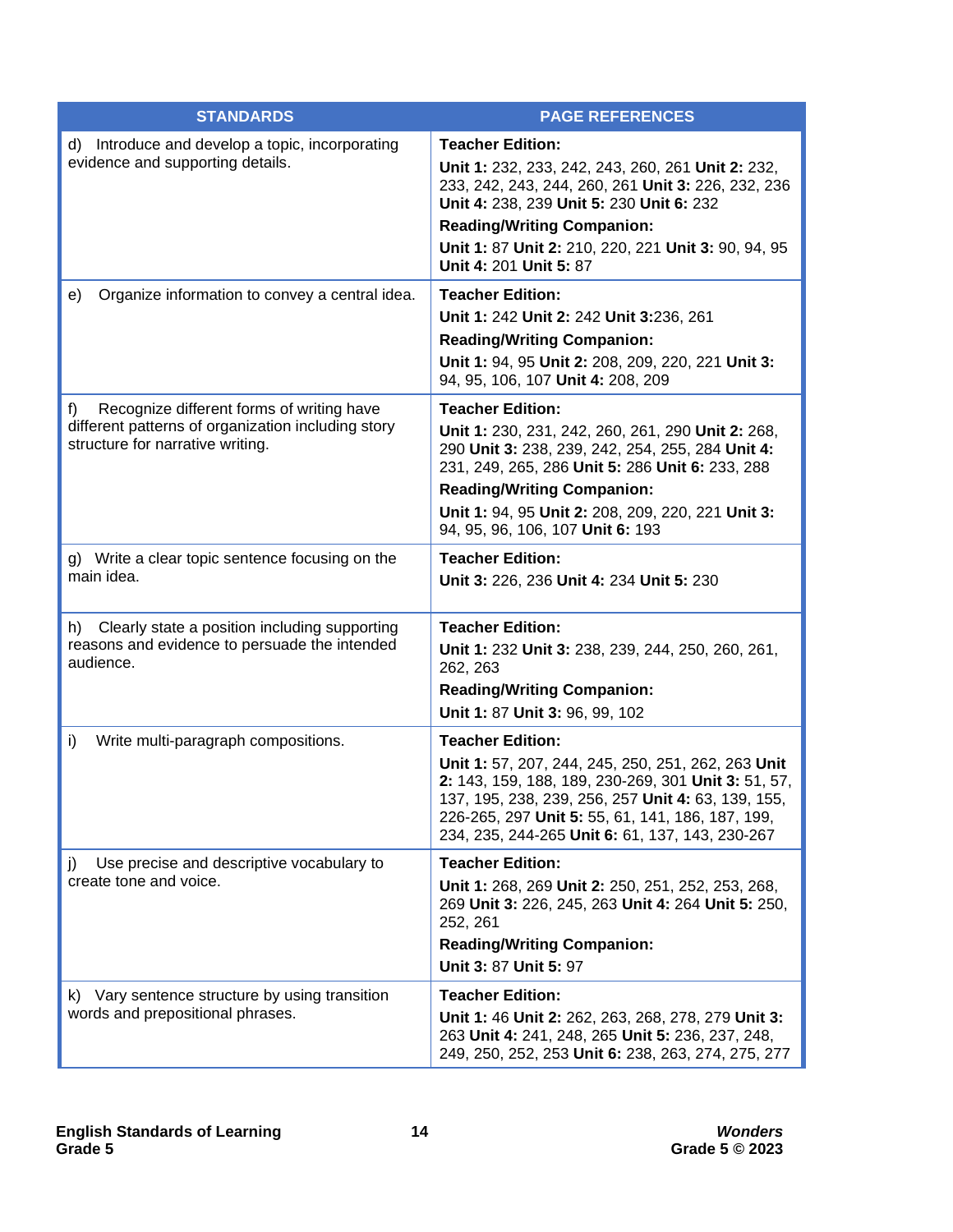| <b>STANDARDS</b>                                                                                                                                       | <b>PAGE REFERENCES</b>                                                                                                                                                                                                                                                                                                                                                                                                                                                                   |  |  |  |
|--------------------------------------------------------------------------------------------------------------------------------------------------------|------------------------------------------------------------------------------------------------------------------------------------------------------------------------------------------------------------------------------------------------------------------------------------------------------------------------------------------------------------------------------------------------------------------------------------------------------------------------------------------|--|--|--|
| Revise writing for clarity of content using<br>$\vert$<br>specific vocabulary and information.                                                         | <b>Teacher Edition:</b><br>Unit 1: 246, 247, 248, 260, 262, 264, 265, 268 Unit<br>2: 246, 247, 248, 260, 262, 264, 265, 268 Unit 3:<br>240, 241, 258, 259, 260, 261, 262, 263 Unit 4: 242,<br>243, 260, 261 Unit 5: 236, 237, 240, 241, 252, 253,<br>256, 257, 261 Unit 6: 238, 239, 242, 243, 264, 265,<br>268, 269<br>Reading/Writing Companion:<br>Unit 1: 97, 98, 109 Unit 2: 211, 212, 223 Unit 3:<br>97, 109 Unit 4: 211, 223 Unit 5: 90, 91, 98, 99<br>Unit 6: 196, 197, 204, 205 |  |  |  |
| 5.8 The student will self- and peer-edit writing for capitalization, spelling, punctuation,<br>sentence structure, paragraphing, and Standard English. |                                                                                                                                                                                                                                                                                                                                                                                                                                                                                          |  |  |  |
| Use plural possessives.<br>a)                                                                                                                          | <b>Teacher Edition:</b><br>Unit 2: 276, 277                                                                                                                                                                                                                                                                                                                                                                                                                                              |  |  |  |
| b) Use adjective and adverb comparisons.                                                                                                               | <b>Teacher Edition:</b><br>Unit 5: 183, 272, 273, 274, 275 Unit 6: 270, 271,<br>279                                                                                                                                                                                                                                                                                                                                                                                                      |  |  |  |
| c) Use interjections.                                                                                                                                  | <b>Teacher Edition:</b><br><b>Unit 1: 271</b>                                                                                                                                                                                                                                                                                                                                                                                                                                            |  |  |  |
| d)<br>Use prepositional phrases.                                                                                                                       | <b>Teacher Edition:</b><br>Unit 2: 263, 268, 278, 279 Unit 4: 241 Unit 6: 274,<br>275, 277                                                                                                                                                                                                                                                                                                                                                                                               |  |  |  |
| e) Use quotation marks with dialogue.                                                                                                                  | <b>Teacher Edition:</b><br>Unit 1: 42, 102, 245, 271 Unit 2: 178, 279 Unit 4:<br>269 Unit 5: 257 Unit 6: 239                                                                                                                                                                                                                                                                                                                                                                             |  |  |  |
| Use commas to indicate interrupters, items in a<br>f)<br>series, and to indicate direct address.                                                       | <b>Teacher Edition:</b><br>Unit 1: 273 Unit 6: 275                                                                                                                                                                                                                                                                                                                                                                                                                                       |  |  |  |
| g) Use a hyphen to divide words at the end of a<br>line.                                                                                               | <b>Teacher Edition:</b><br>Unit 4: 275 Unit 6: 312                                                                                                                                                                                                                                                                                                                                                                                                                                       |  |  |  |
| Edit for fragments and run-on sentences.<br>h)                                                                                                         | <b>Teacher Edition:</b><br>Unit 1: 274, 278, 279 Unit 3: 271                                                                                                                                                                                                                                                                                                                                                                                                                             |  |  |  |
| i)<br>Eliminate double negatives.                                                                                                                      | <b>Teacher Edition:</b><br>Unit 6: 272, 273                                                                                                                                                                                                                                                                                                                                                                                                                                              |  |  |  |
| Use correct spelling of commonly used words.<br>j)                                                                                                     | <b>Teacher Edition:</b><br>Unit 1: 280-289 Unit 2: 280-289 Unit 3: 274-283<br>Unit 4: 276-285 Unit 5: 276-285 Unit 6: 278-287                                                                                                                                                                                                                                                                                                                                                            |  |  |  |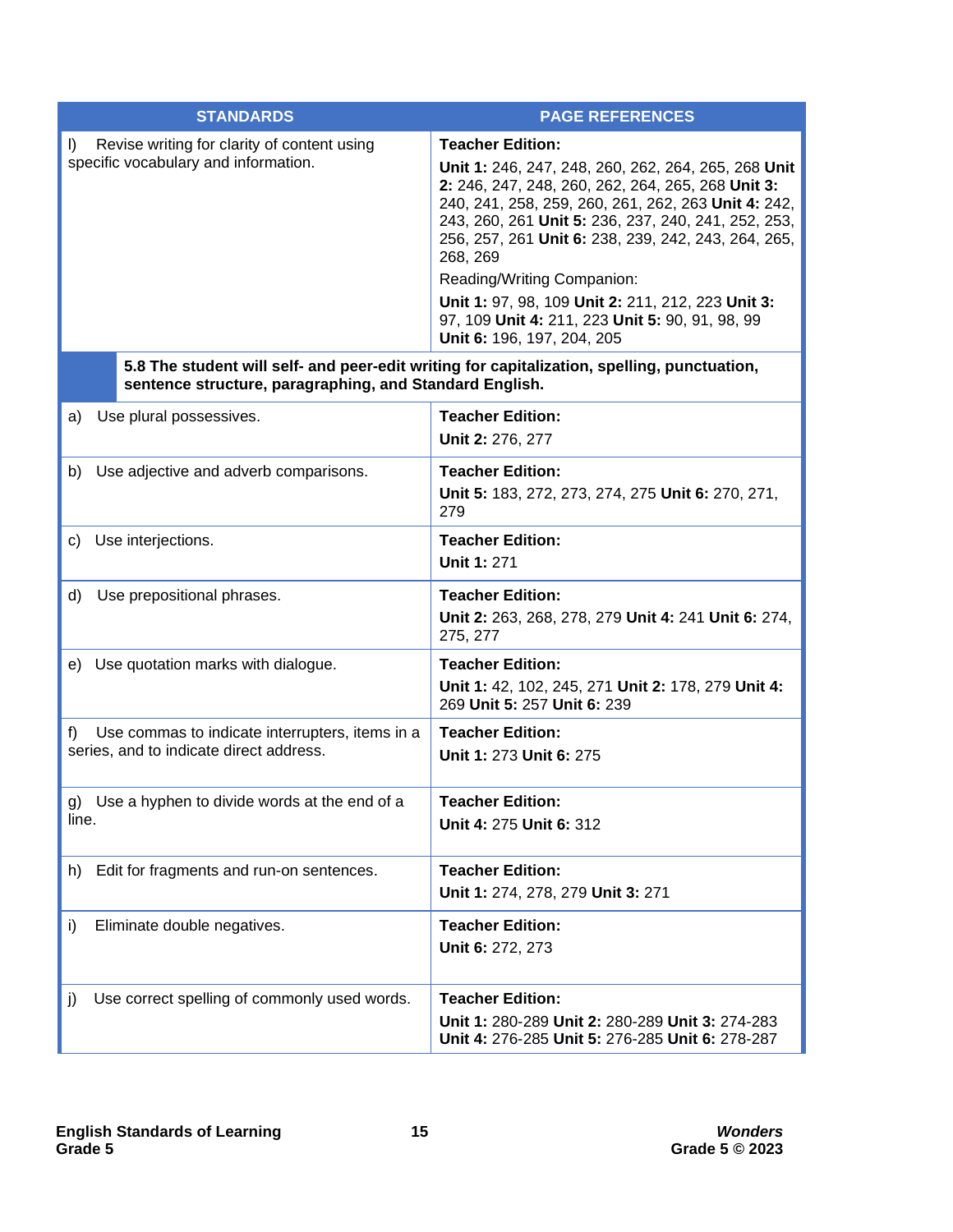| <b>STANDARDS</b>                                                           | <b>PAGE REFERENCES</b>                                                                                                                                                                                                                                                                                                                                                                                                                                                                                                                    |  |
|----------------------------------------------------------------------------|-------------------------------------------------------------------------------------------------------------------------------------------------------------------------------------------------------------------------------------------------------------------------------------------------------------------------------------------------------------------------------------------------------------------------------------------------------------------------------------------------------------------------------------------|--|
| Use coordinating conjunctions.<br>k)                                       | <b>Teacher Edition:</b><br>Unit 1: 274, 275, 276, 277 Unit 5: 266, 267, 268,<br>269                                                                                                                                                                                                                                                                                                                                                                                                                                                       |  |
| <b>Research</b>                                                            |                                                                                                                                                                                                                                                                                                                                                                                                                                                                                                                                           |  |
| product.                                                                   | 5.9 The student will find, evaluate, and select appropriate resources to create a research                                                                                                                                                                                                                                                                                                                                                                                                                                                |  |
| Construct questions about a topic.<br>a)                                   | <b>Teacher Edition:</b><br>Unit 1: 26, 27, 108, 109, 188, 189, 221, 295 Unit<br>2: 26, 27, 108, 109, 160, 188, 189, 295 Unit 3: 26,<br>27, 102, 103, 151, 182, 183, 215, 289 Unit 4: 26,<br>27, 77, 108, 109, 184, 185, 228, 229, 234, 291 Unit<br>5: 26, 27, 106, 107, 155, 186, 187, 232, 233, 290,<br>291<br>Unit 6: 26, 27, 106, 107, 293<br><b>Reading/Writing Companion:</b><br>Unit 1: 23, 49, 75 Unit 2: 137, 163, 189 Unit 3: 23,<br>49, 75 Unit 4: 137, 163, 189, 201 Unit 5: 23, 49,<br>75 Unit 6: 129, 155                    |  |
| Collect and organize information from multiple<br>b)<br>resources.         | <b>Teacher Edition:</b><br>Unit 1: 26, 27, 108, 109, 188, 189, 295, 311 Unit<br>2: 26, 27, 109, 295 Unit 3: 26, 27, 102, 103, 131,<br>183, 289 Unit 4: 26, 27, 108, 109, 184, 185, 228<br>Unit 5: 26, 27, 107, 186, 187, 232, 307 Unit 6: 26,<br>27, 106, 107, 188, 189, 293, 309<br><b>Reading/Writing Companion:</b><br>Unit 1: 23, 49, 75 Unit 2: 137, 163 Unit 3: 23, 49<br>Unit 4: 137, 163 Unit 5: 23, 49, 75 Unit 6: 129,<br>155                                                                                                   |  |
| c) Evaluate the relevance, reliability, and<br>credibility of information. | <b>Teacher Edition:</b><br>Unit 1: 26, 27, 108, 109, 188, 189, 221, 295 Unit<br>2: 26, 27, 108, 109, 160, 188, 189, 295 Unit 3: 26,<br>27, 74, 102, 103, 151, 182, 183, 215, 289 Unit 4:<br>26, 27, 77, 108, 109, 153, 155, 156, 184, 185, 228,<br>229, 234, 291 Unit 5: 26, 27, 69, 75, 106, 107, 155,<br>186, 187, 219, 232, 233, 234, 291 Unit 6: 26, 27,<br>106, 107, 293<br><b>Reading/Writing Companion:</b><br>Unit 1: 23, 49 Unit 2: 137, 163, 189 Unit 3: 23, 49<br>Unit 4: 137, 163, 189 Unit 5: 23, 49, 75 Unit 6:<br>129, 155 |  |
| d) Give credit to sources used in research.                                | <b>Teacher Edition:</b><br>Unit 1: 188, 269, 295, 311 Unit 2: 26, 27, 267, 295<br>Unit 4: 26, 27, 228, 291 Unit 5: 26, 27, 232, 307<br>Unit 6: 293, 307<br><b>Reading/Writing Companion:</b>                                                                                                                                                                                                                                                                                                                                              |  |
|                                                                            | Unit 1: 75 Unit 2: 137 Unit 4: 137 Unit 5: 23, 88                                                                                                                                                                                                                                                                                                                                                                                                                                                                                         |  |